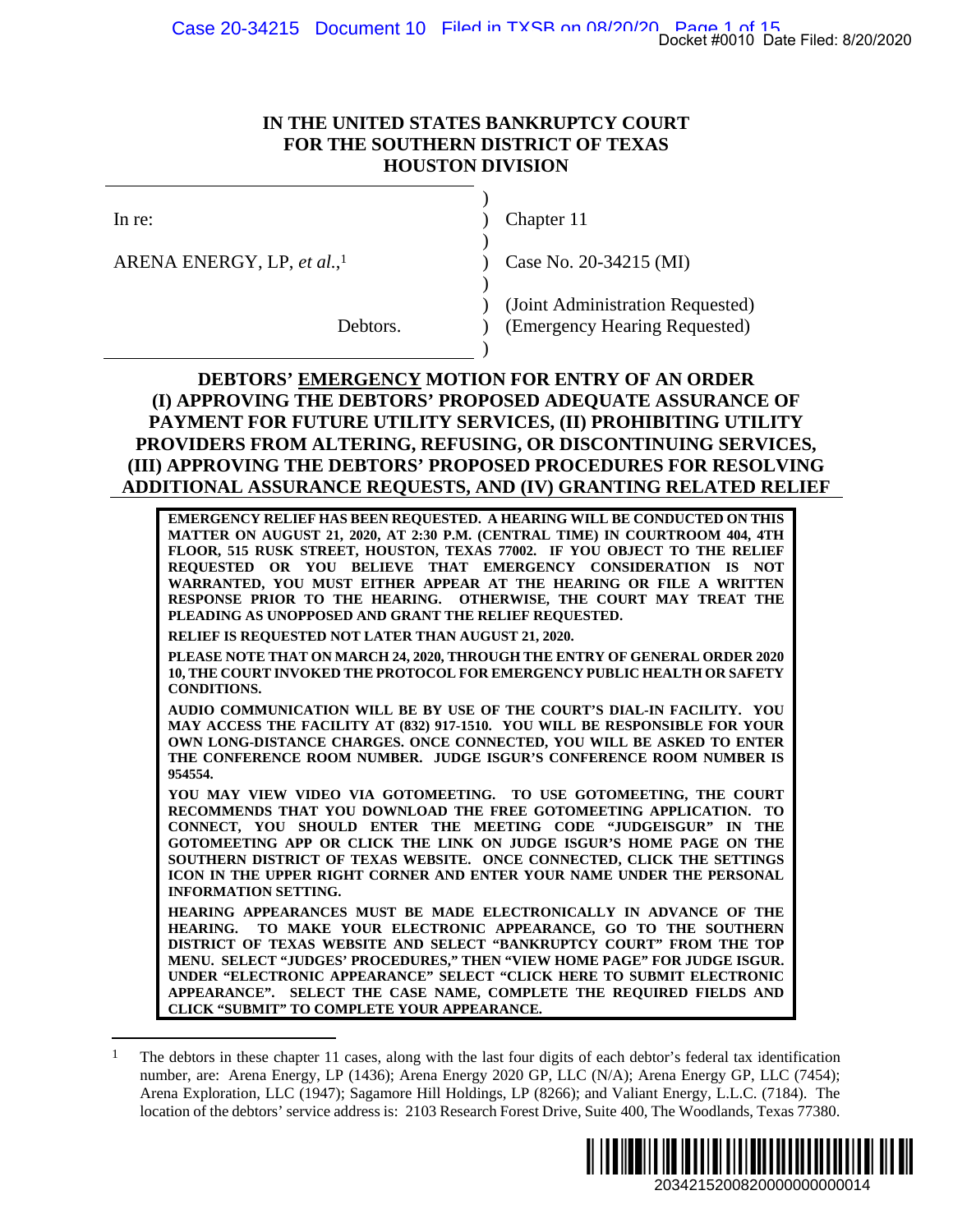#### Case 20-34215 Document 10 Filed in TXSB on 08/20/20 Page 2 of 15

The above-captioned debtors and debtors in possession (collectively, the "Debtors") state the following in support of this motion:2

#### **Relief Requested**

1. The Debtors seek entry of an order, substantially in the form attached hereto (the **"**Order"): (a) approving the Debtors' Proposed Adequate Assurance (defined below) of payment for future utility services and determining that their Proposed Adequate Assurance provides the Utility Providers (defined below) with adequate assurance of payment under section 366 of title 11 of the United States Code, 11 U.S.C. §§ 101-1532 (the "Bankruptcy Code"); (b) prohibiting the Utility Providers from altering, refusing, or discontinuing service; (c) approving the Debtors' proposed procedures for resolving additional adequate assurance requests; and (d) granting related relief.

#### **Jurisdiction and Venue**

2. The United States Bankruptcy Court for the Southern District of Texas (the "Court") has jurisdiction over this matter pursuant to 28 U.S.C. § 1334. This matter is a core proceeding within the meaning of 28 U.S.C. § 157(b). The Debtors confirm their consent, pursuant to rule 7008 of the Federal Rules of Bankruptcy Procedure (the "Bankruptcy Rules"), to the entry of a final order by the Court.

3. Venue is proper pursuant to 28 U.S.C. §§ 1408 and 1409.

 $\overline{a}$ 

<sup>&</sup>lt;sup>2</sup> A detailed description of the Debtors and their businesses, and the facts and circumstances supporting this motion and the Debtors' chapter 11 cases, are set forth in the *Declaration of Anthony R. Horton in Support of the Chapter 11 Petitions of Arena Energy, LP and its Debtor Affiliates*, the *Declaration of Curtis Flood in Support of the Chapter 11 Petitions of Arena Energy, LP and its Debtor Affiliates*, and the *Declaration of J. Michael Vallejo, Chief Financial Officer for Arena Energy, LP, in Support of the Chapter 11 Petitions of Arena Energy, LP and*  its Debtor Affiliates, the Cash Collateral Motion, and Other First Day Motions (collectively, the "First Day Declarations"), each of which is to be filed in connection herewith.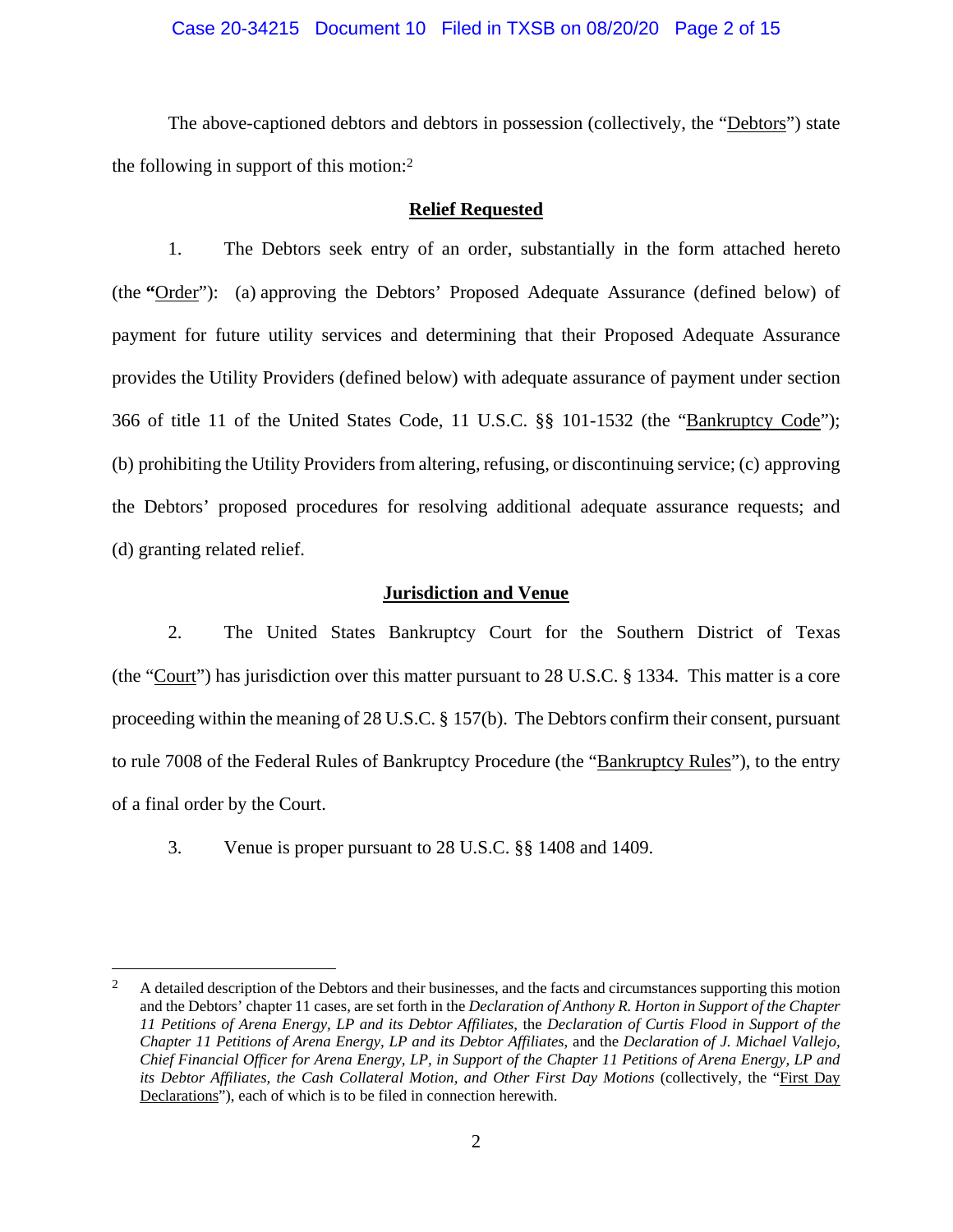#### Case 20-34215 Document 10 Filed in TXSB on 08/20/20 Page 3 of 15

4. The bases for the relief requested herein are sections 105(a) and 366 of the Bankruptcy Code, Bankruptcy Rules 6003 and 6004, and rule 9013-1(i) of the Bankruptcy Local Rules for the Southern District of Texas (the "Bankruptcy Local Rules").

#### **Background**

5. The Debtors are collectively the most active drillers of new oil and gas wells of all current offshore upstream oil and gas exploration companies operating on the Gulf of Mexico Outer Continental Shelf. Headquartered in The Woodlands, Texas, the Debtors have approximately 57 employees. The Debtors' operating revenue for the twelve-month period that ended December 31, 2019, was approximately \$580.8 million, and, as of the date hereof (the "Petition Date"), the Debtors have over \$1.0 billion in total funded debt obligations.

6. The Debtors commenced these prepackaged chapter 11 cases to implement the value-maximizing restructuring contemplated by the Restructuring Support and Plan Sponsor Agreement, dated August 19, 2020 (the "RSA"). The RSA—which is supported by approximately 72.4% of their first-lien revolving facility lenders and approximately 94% of their second-lien lenders—will be implemented through the *Debtors' Joint Prepackaged Plan Pursuant to Chapter 11 of the Bankruptcy Code* (the "Plan"), which will be filed in connection herewith. Importantly, the Plan contemplates that allowed general unsecured and lienholder claims will remain unimpaired and "ride through" these chapter 11 cases unaffected. The Debtors seek to consummate the Plan as expeditiously as possible, given cash constraints, the level of stakeholder consensus, and risks associated with hurricane season in the Gulf of Mexico.

7. On the Petition Date, each Debtor filed a voluntary petition for relief under chapter 11 of the Bankruptcy Code. The Debtors are operating their businesses and managing their properties as debtors in possession pursuant to sections 1107(a) and 1108 of the Bankruptcy Code. Concurrently with the filing of this motion, the Debtors filed a motion requesting procedural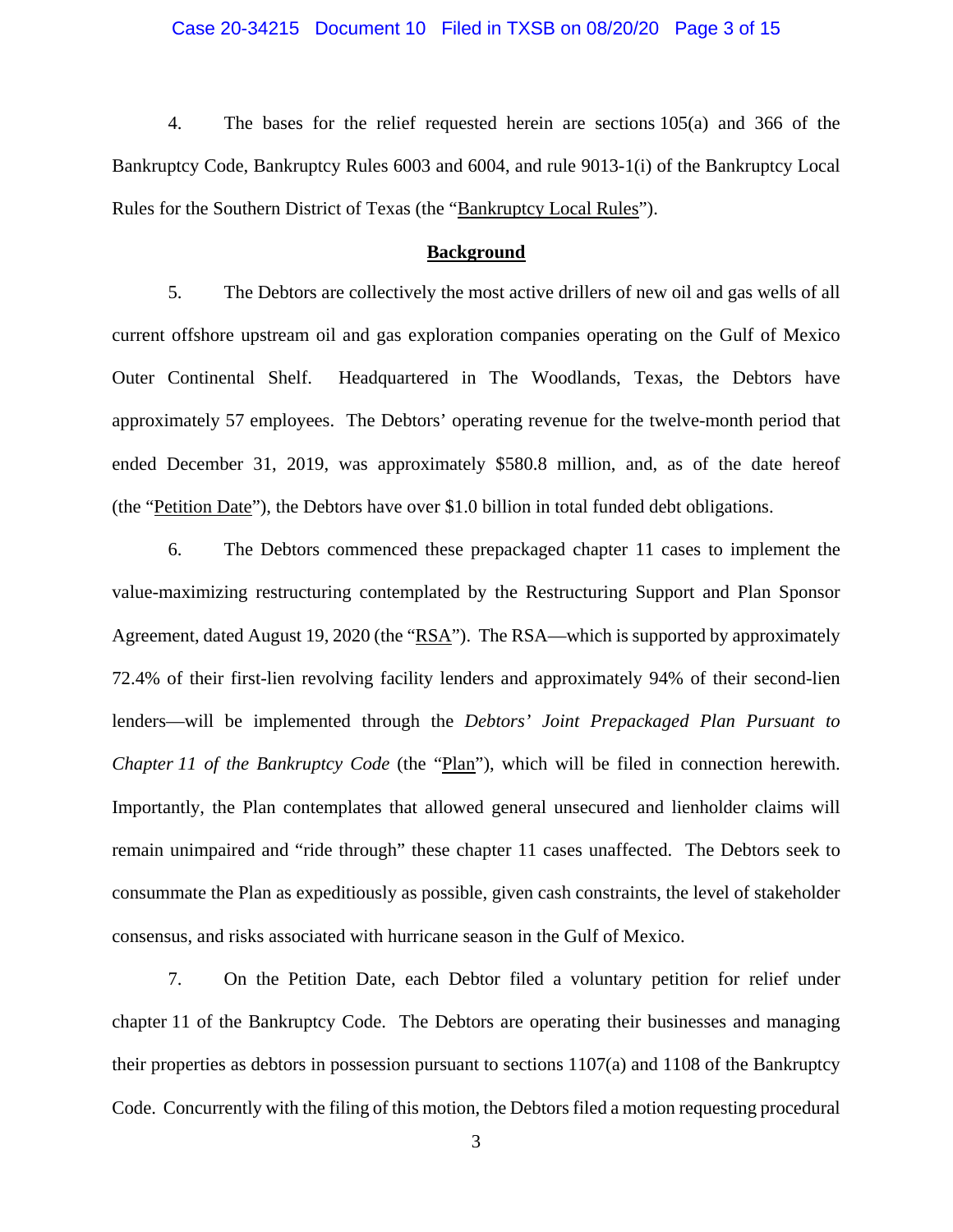#### Case 20-34215 Document 10 Filed in TXSB on 08/20/20 Page 4 of 15

consolidation and joint administration of these chapter 11 cases pursuant to Bankruptcy Rule 1015(b). No request for the appointment of a trustee or examiner has been made in these chapter 11 cases, and no official committees have been appointed or designated.

#### **Utility Services and Proposed Adequate Assurance**

#### **I. The Utility Services and Utility Providers.**

 $\overline{a}$ 

8. In connection with the operation of their business and management of their properties, the Debtors obtain electricity, gas, internet, telephone, and other similar services (collectively, the "Utility Services") from a number of utility companies (each, a "Utility Provider" and, collectively, the "Utility Providers"). A nonexclusive list of the Utility Providers and their affiliates that provide Utility Services to the Debtors as of the Petition Date (the "Utility Services List") is attached hereto as **Exhibit 1** to the Order.<sup>3</sup>

9. In addition, the Debtors share certain office space with their non-Debtor affiliates, including Arena Offshore LP. The Debtors pay certain Utility Providers for Utility Services, which are then evenly split among the Debtor and non-Debtor affiliates or split based on the respective amount of office space each entity uses, consistent with historical practices. The Debtors pay the required Utility Services amounts billed to them, and then seek reimbursement of each non-Debtor affiliate's share of the Utility Services. The relief requested herein is requested with respect to all Utility Providers providing Utility Services to the Debtors, regardless of how charges may be subsequently reimbursed.

<sup>&</sup>lt;sup>3</sup> Although the Debtors believe that the Utility Services List includes all of their Utility Providers, the Debtors reserve the right to supplement the list if they inadvertently omitted any Utility Provider. In addition, the inclusion of any entity on the Utility Services List is not an admission by the Debtors that such entity is, or is not, a utility within the meaning of section 366 of the Bankruptcy Code, and the Debtors reserve all rights with respect to any such determination.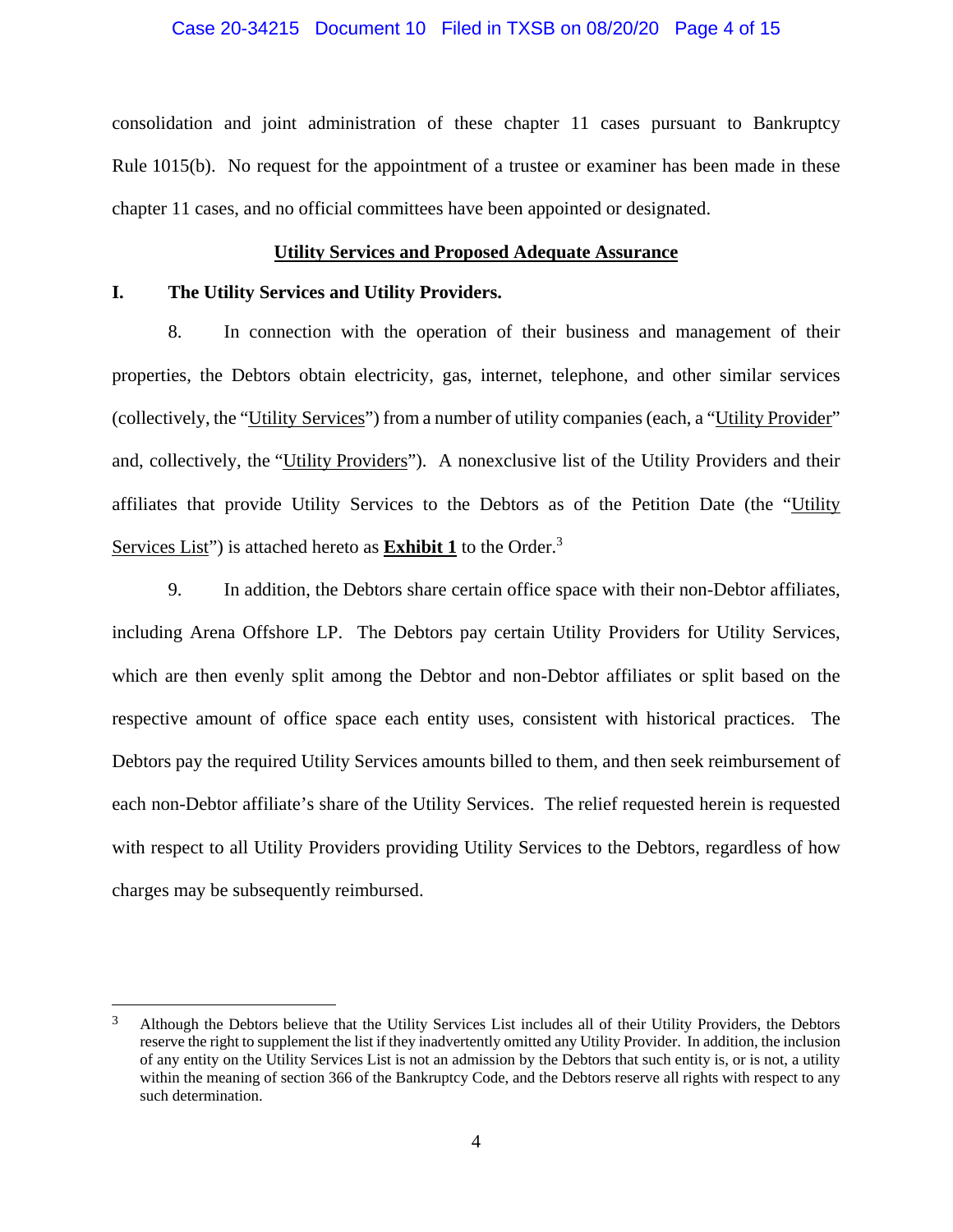#### Case 20-34215 Document 10 Filed in TXSB on 08/20/20 Page 5 of 15

10. Uninterrupted Utility Services are essential to the Debtors' ongoing business operations, and hence the overall success of these chapter 11 cases. The Debtors' operations and corporate offices require data communications, electricity, natural gas, internet, and telephone services. Should any Utility Provider refuse or discontinue service, even for a brief period, the Debtors' business operations would be severely disrupted, and such disruption could jeopardize the Debtors' ability to manage their restructuring efforts. Accordingly, it is essential that the Utility Services continue uninterrupted during these chapter 11 cases.

11. To the best of the Debtors' knowledge, there are no defaults or arrearages with respect to the undisputed invoices for prepetition Utility Services. On average, the Debtors pay approximately \$21,686 each month for third-party Utility Services, calculated as a historical average payment for the twelve-month period preceding the Petition Date. Accordingly, the Debtors estimate that their cost for Utility Services during the next 30 days following the Petition Date, will be approximately \$21,686. To the best of the Debtors' knowledge, the Debtors do not have any existing prepayments or deposits with respect to any Utility Providers, but certain Debtors may have provided prepetition deposits to certain Utility Providers in the ordinary course.

#### **II. Proposed Adequate Assurance of Payment.**

 $\overline{a}$ 

12. The Debtors intend to timely pay postpetition obligations owed to the Utility Providers in the ordinary course of business. The Debtors believe that cash on hand and cash generated in the ordinary course of business will provide sufficient liquidity to pay the Debtors' Utility Service obligations in accordance with their prepetition practice during the pendency of their chapter 11 cases.4

<sup>&</sup>lt;sup>4</sup> The Debtors further submit that the Utility Providers are adequately protected since any postpetition administrative or prepetition general unsecured claims held by the Utility Providers are treated as unimpaired and will be paid in full pursuant to the Debtors' proposed Plan submitted simultaneously herewith.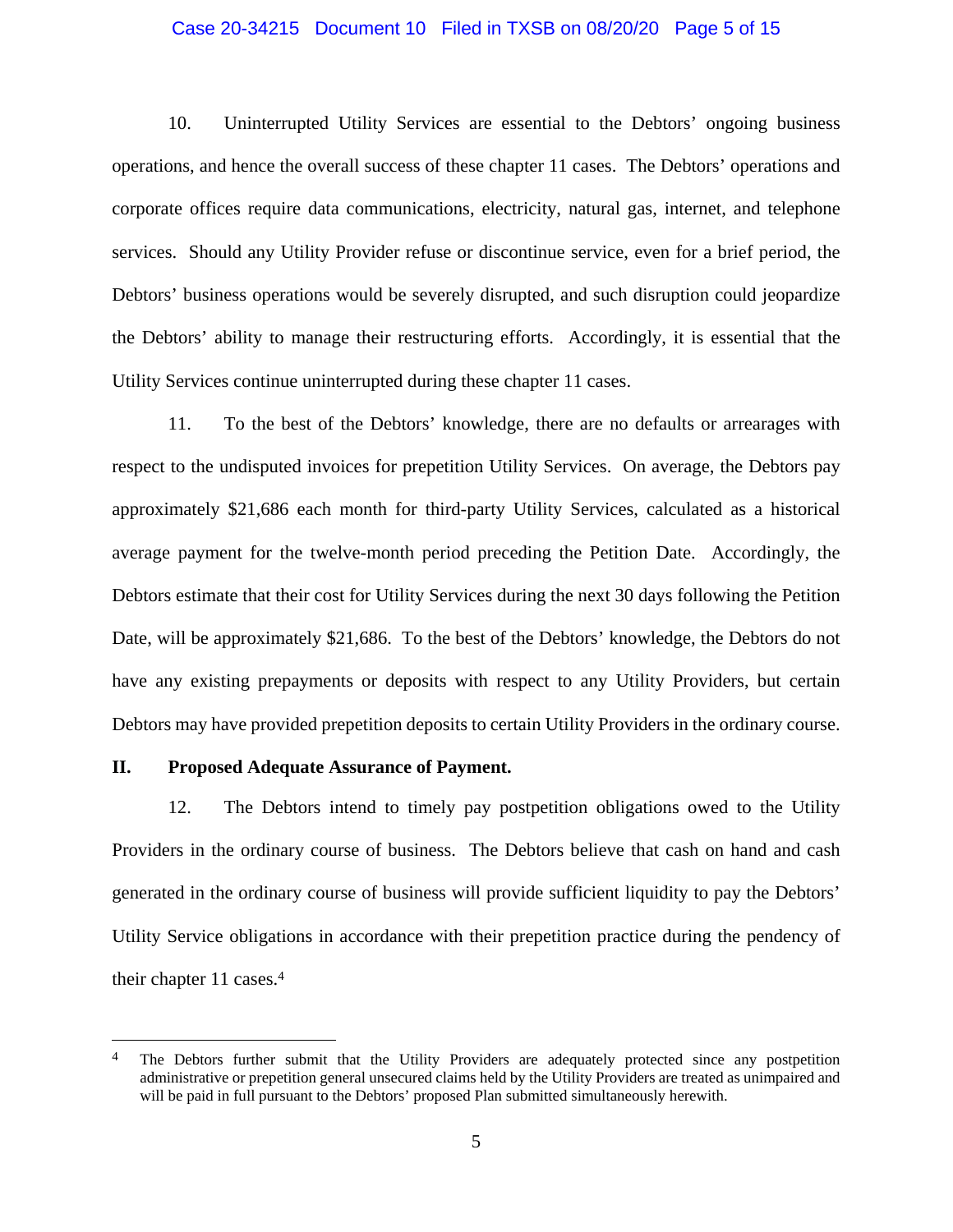#### Case 20-34215 Document 10 Filed in TXSB on 08/20/20 Page 6 of 15

13. To provide additional assurance of payment, the Debtors propose to deposit into a segregated account \$10,843 (the "Adequate Assurance Deposit"), which represents an amount equal to approximately one-half of the Debtors' average monthly cost of Utility Services, calculated based on the Debtors' average utility expenses for the twelve-month period preceding the Petition Date, net of any prepetition deposits provided to the Utility Providers in the ordinary course. The Adequate Assurance Deposit will be held in the segregated account for the benefit of the Utility Providers (the "Adequate Assurance Account") for the duration of these chapter 11 cases and may be applied to any postpetition defaults in payment to the Utility Providers. The Adequate Assurance Deposit will be held by the Debtors and no liens will encumber the Adequate Assurance Deposit or the Adequate Assurance Account.

14. The Adequate Assurance Deposit, in conjunction with the Debtors' cash flow from operations and cash on hand, demonstrates their ability to pay for future Utility Services in accordance with their prepetition practices (collectively, the "Proposed Adequate Assurance") and constitutes sufficient adequate assurance to the Utility Providers in full satisfaction of section 366 of the Bankruptcy Code.5

#### **III. The Adequate Assurance Procedures.**

 $\overline{a}$ 

15. Any Utility Provider that is not satisfied with the Proposed Adequate Assurance may make a request for additional or different adequate assurance of future payment (each, an "Adequate Assurance Request") pursuant to the adequate assurance procedures set forth in the proposed order (the "Adequate Assurance Procedures"). The Adequate Assurance Procedures set forth a streamlined process for Utility Providers to address potential concerns with

<sup>&</sup>lt;sup>5</sup> The Debtors also note that the utility deposit and the ongoing utility payments described herein have been approved by the Debtors' secured lenders are included in full in the Budget accompanying the proposed Cash Collateral Order (as defined in the Order).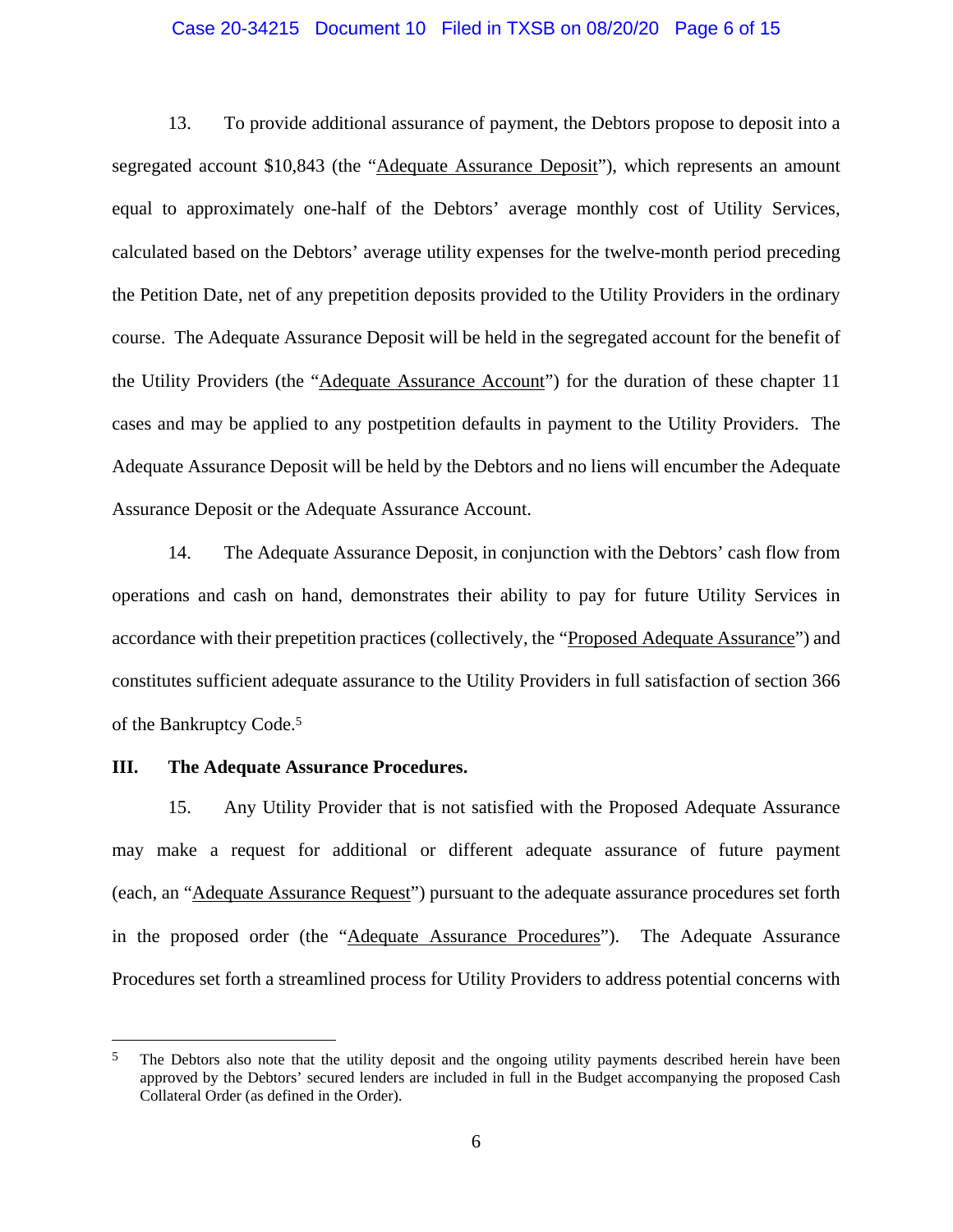#### Case 20-34215 Document 10 Filed in TXSB on 08/20/20 Page 7 of 15

respect to the Proposed Adequate Assurance, while at the same time allowing the Debtors to continue their business operations uninterrupted. More specifically, the Adequate Assurance Procedures permit a Utility Provider to object to the Proposed Adequate Assurance by filing and serving an Adequate Assurance Request upon certain notice parties. The Debtors, in their discretion, may then resolve any Adequate Assurance Request by mutual agreement with the Utility Provider and without further order of the Court. If the Adequate Assurance Request cannot be resolved by mutual agreement, the Debtors may seek Court resolution of the Adequate Assurance Request. Unless and until a Utility Provider files an objection or serves an Additional Assurance Request, such Utility Provider shall be: (a) deemed to have received adequate assurance of payment "satisfactory" to such Utility Provider in compliance with section 366 of the Bankruptcy Code; and (b) forbidden to discontinue, alter, or refuse services to, or discriminate against, the Debtors on account of any unpaid prepetition charges, or require additional assurance of payment other than the Proposed Adequate Assurance.

#### **IV. Modifications to the Utility Services List.**

16. The Debtors have made an extensive and good-faith effort to identify all Utility Providers and include them on the Utility Service List. Nonetheless, to the extent the Debtors subsequently identify additional Utility Providers or discontinue any Utility Services, the Debtors seek authority, to amend the Utility Service List to add or remove any Utility Provider. The Debtors further request that the relief requested in this motion, including the Proposed Adequate Assurance Procedures, and any order granting this motion shall apply to any subsequently identified Utility Provider, regardless of when such Utility Provider was added to the Utility Service List. The Debtors will serve a copy of this motion and the order approving the requested relief on any Utility Provider subsequently added to the Utility Service List, and any subsequently added Utility Provider shall have 20 days from the date of service of this motion and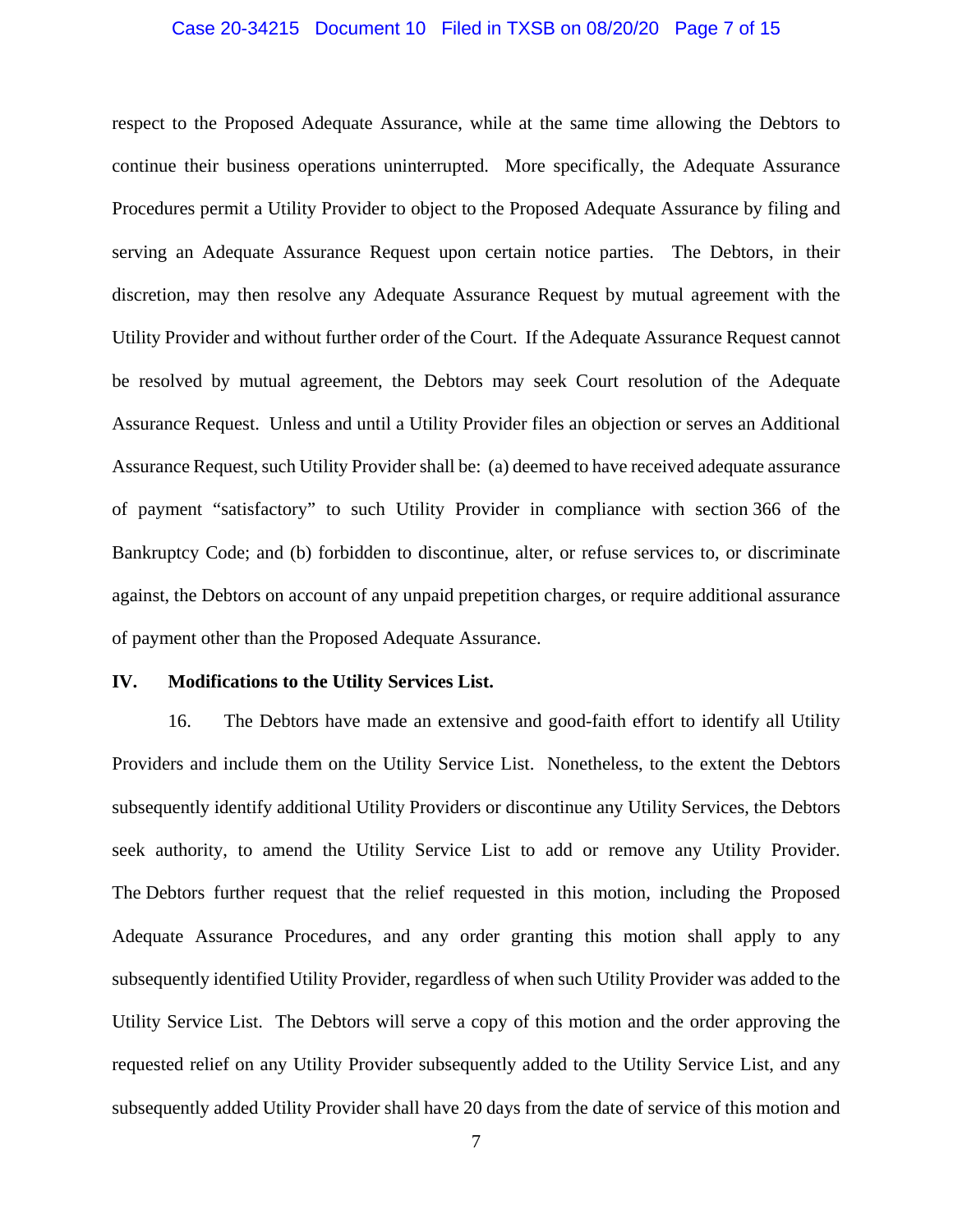#### Case 20-34215 Document 10 Filed in TXSB on 08/20/20 Page 8 of 15

the order to make a request for adequate assurance of payment. Further, the Debtors shall have the period specified in the Proposed Adequate Assurance Procedures to seek to resolve any subsequently added Utility Provider's request for adequate assurance of payment by mutual agreement with the Utility Provider without further order of this Court or the need to schedule a hearing with this Court to determine the adequacy of assurance payment in accordance with the Proposed Adequate Assurance Procedures.

#### **Basis for Relief**

17. Section 366 of the Bankruptcy Code protects a debtor against the immediate termination or alteration of utility services after the Petition Date. *See* 11 U.S.C. § 366. Section 366(c) of the Bankruptcy Code requires the debtor to provide "adequate assurance" of payment for postpetition services in a form "satisfactory" to the utility company within thirty days of the petition date, or the utility company may alter, refuse, or discontinue service. 11 U.S.C. § 366(c)(2). Section 366(c)(1) of the Bankruptcy Code provides a non-exhaustive list of examples for what constitutes "assurance of payment." 11 U.S.C.  $\S 366(c)(1)$ . Although assurance of payment must be "adequate," it need not constitute an absolute guarantee of the debtor's ability to pay. *See, e.g.*, *In re Great Atl. & Pac. Tea Co.*, No. 11-CV-1338, 2011 WL 5546954, at \*5 (S.D.N.Y. Nov. 14, 2011) ("Courts will approve an amount that is adequate enough to insure against unreasonable risk of nonpayment, but are not required to give the equivalent of a guaranty of payment in full.").

18. When considering whether a given assurance of payment is "adequate," the Court should examine the totality of the circumstances to make an informed decision as to whether the Utility Provider will be subject to an unreasonable risk of nonpayment. *See*, *e.g.*, *In re Keydata Corp.*, 12 B.R. 156, 158 (B.A.P. 1st Cir. 1981) (citing *In re Cunha*, 1 B.R. 330 (Bankr. E.D. Va. 1979)). In determining the level of adequate assurance, however, "a bankruptcy court must 'focus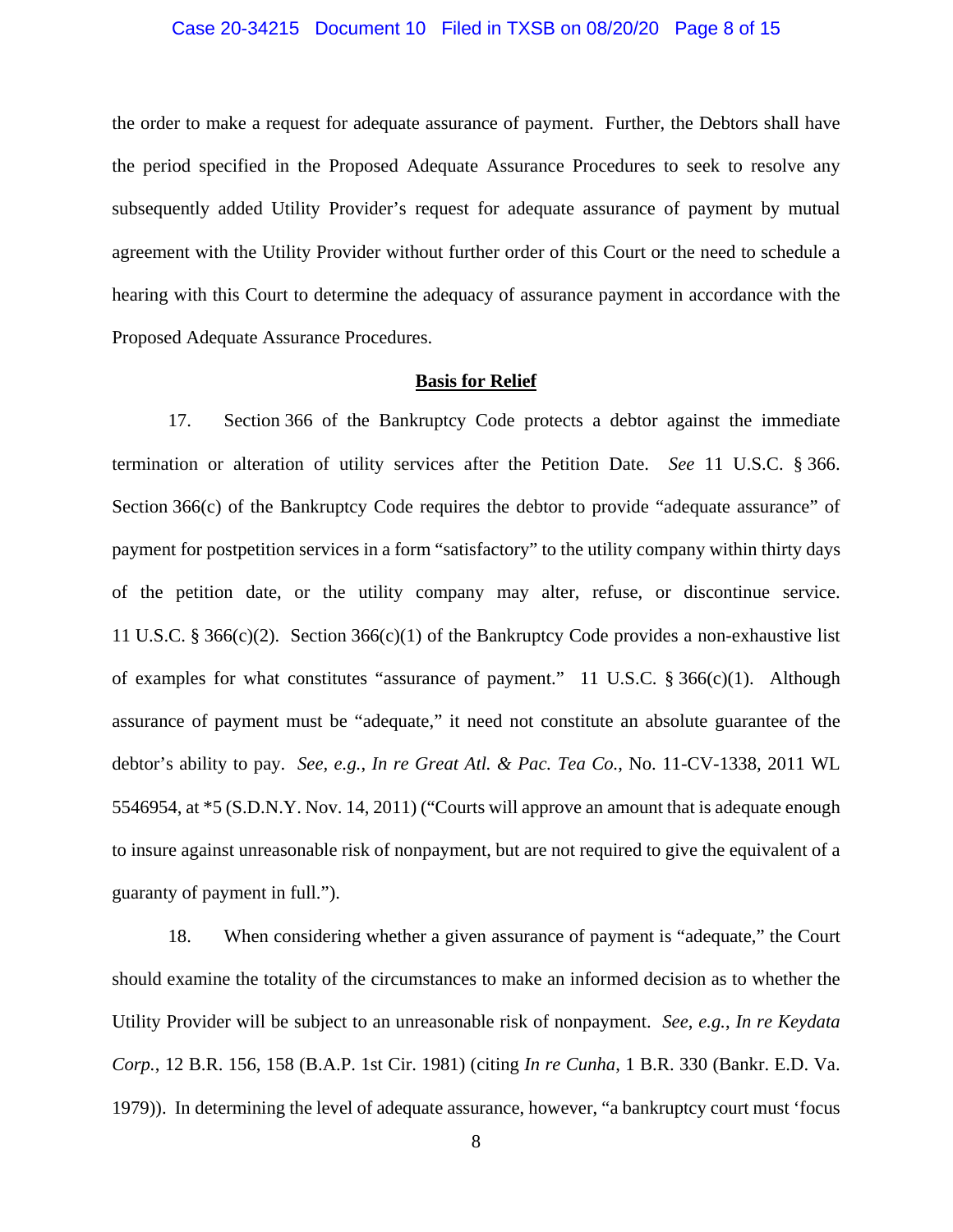#### Case 20-34215 Document 10 Filed in TXSB on 08/20/20 Page 9 of 15

upon the need of the utility for assurance, and . . . require that the debtor supply no more than that, since the debtor almost perforce has a conflicting need to conserve scarce financial resources.'" *Va. Elec. & Power Co. v. Caldor, Inc.-NY*, 117 F.3d 646, 650 (2d Cir. 1997) (quoting *In re Penn Jersey Corp.*, 72 B.R. 981, 985 (Bankr. E.D. Pa. 1987)).

19. Termination of the Utility Services could result in the Debtors' inability to operate their businesses to the detriment of all stakeholders. *In re Pilgrim's Pride Corp.*, No. 08-45664 (DML), 2009 WL 7313309, at \*2 (Bankr. N.D. Tex. Jan. 4, 2009) ("The consequences of an unexpected termination of utility service to [the debtors] could be catastrophic."). Here, the Utility Providers are adequately assured against any risk of nonpayment for future services. The Debtors have a history of paying all utility bills on time and in the ordinary course. The Adequate Assurance Deposit and the Debtors' ongoing ability to meet obligations as they come due in the ordinary course provide assurance that the Debtors will pay their future obligations to the Utility Providers.

20. Courts are permitted to fashion reasonable procedures, such as the Adequate Assurance Procedures proposed herein, to implement the protections afforded under section 366 of the Bankruptcy Code. *See, e.g.*, *In re Circuit City Stores Inc.*, No. 08-35653, 2009 WL 484553, at \*5 (Bankr. E.D. Va. Jan. 14, 2009) (stating that "the plain language of § 366 of the Bankruptcy Code allows the court to adopt the [p]rocedures set forth in the Utility Order"). Such procedures are important because, without them, the Debtors "could be forced to address numerous requests by utility companies in an unorganized manner at a critical period in their efforts to reorganize." *Id.* Here, notwithstanding a determination that the Proposed Adequate Assurance constitutes sufficient adequate assurance, any rights the Utility Providers believe they have under sections 366(b) and 366(c)(2) of the Bankruptcy Code are wholly preserved under the Adequate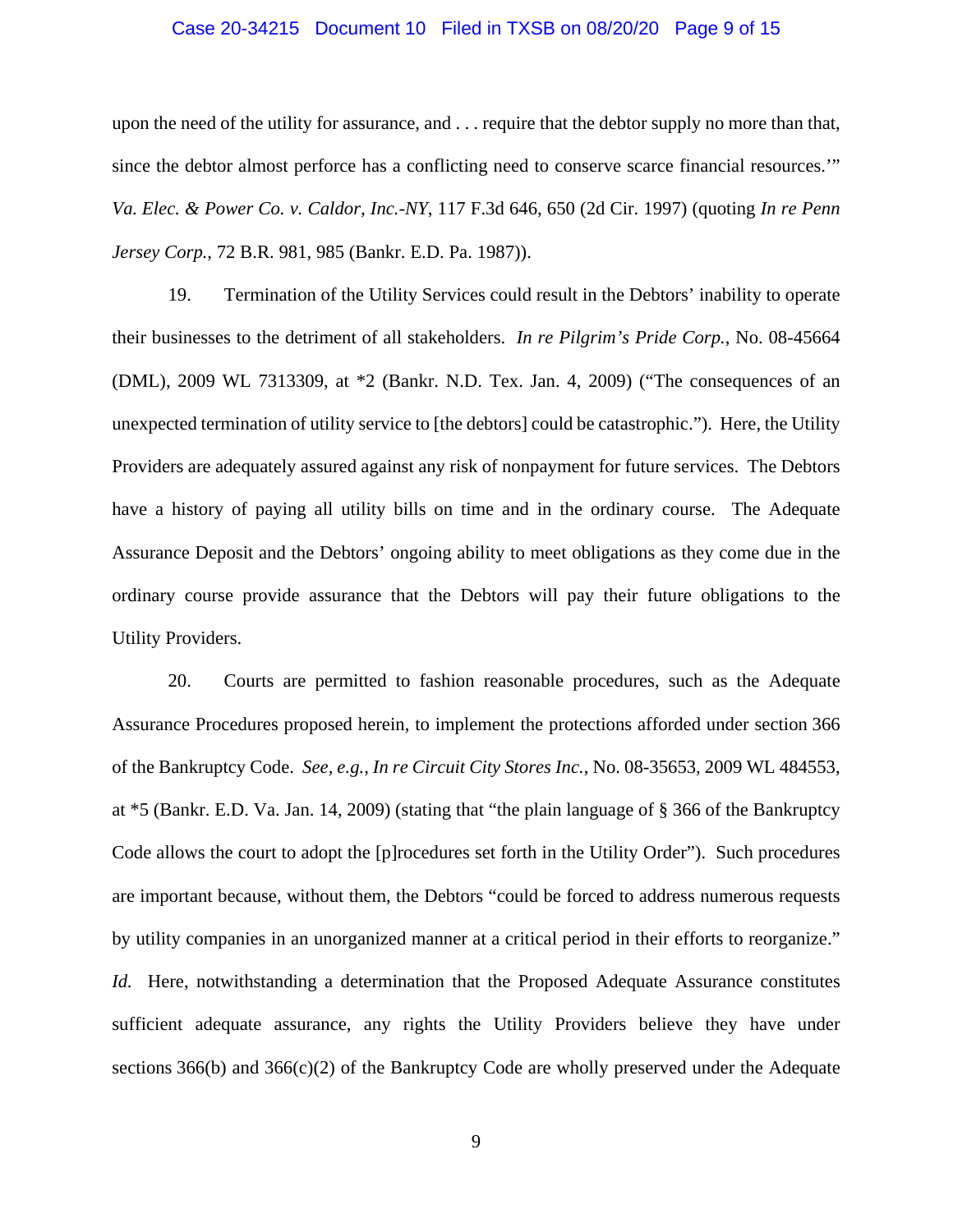#### Case 20-34215 Document 10 Filed in TXSB on 08/20/20 Page 10 of 15

Assurance Procedures. *See id.* at \*5–6. The Utility Providers still may choose, in accordance with the Adequate Assurance Procedures, to request modification of the Proposed Adequate Assurance. *See id.* at \*6. The Adequate Assurance Procedures, however, avoid a haphazard and chaotic process whereby each Utility Provider could make an extortionate, last-minute demand for adequate assurance that would force the Debtors to pay under the threat of losing critical Utility Services. *See id.* at \*5.

21. The Adequate Assurance Procedures are reasonable and in accord with the purposes of section 366 of the Bankruptcy Code, and thus the Debtors respectfully request that Court grant the relief requested herein. Further, the Court possesses the power, under section 105(a) of the Bankruptcy Code, to "issue any order, process, or judgment that is necessary or appropriate to carry out the provisions of this title." 11 U.S.C. § 105(a). The Adequate Assurance Procedures and the Proposed Adequate Assurance are necessary and appropriate to carry out the provisions of the Bankruptcy Code, particularly section 366 thereof. Accordingly, the Court should exercise its powers under sections 366 and 105(a) of the Bankruptcy Code and approve both the Adequate Assurance Procedures and the Proposed Adequate Assurance.

#### **Processing of Checks and Electronic Fund Transfers Should Be Authorized**

22. The Debtors have sufficient funds to pay the amounts described in this motion in the ordinary course of business by virtue of expected cash flows from ongoing business operations and anticipated access to cash collateral. In addition, under the Debtors' existing cash management system, the Debtors can readily identify checks or wire transfer requests as relating to an authorized payment in respect of the relief requested herein. Accordingly, the Debtors believe that checks or wire transfer requests, other than those relating to authorized payments, will not be honored inadvertently. Therefore, the Debtors respectfully request that the Court authorize and direct all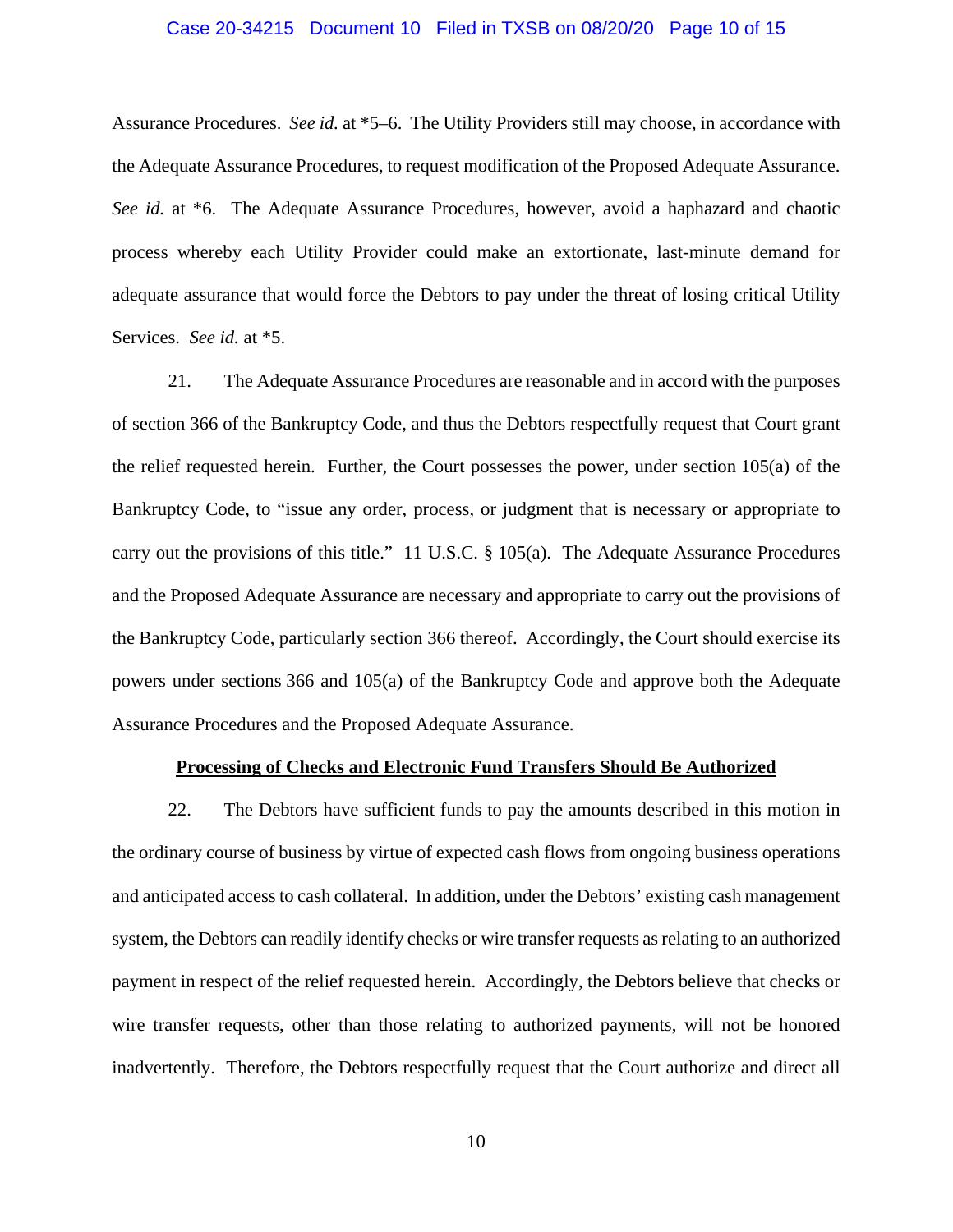## Case 20-34215 Document 10 Filed in TXSB on 08/20/20 Page 11 of 15

applicable financial institutions, when requested by the Debtors, to receive, process, honor, and pay any and all checks or wire transfer requests in respect of the relief requested in this motion.

#### **Emergency Consideration**

23. Pursuant to Bankruptcy Rule 6003, which empowers a court to grant relief within the first 21 days after the commencement of a chapter 11 case "to the extent that relief is necessary to avoid immediate and irreparable harm," the Debtors respectfully request emergency consideration of this motion. An immediate and orderly transition into chapter 11 is critical to the viability of their operations and that any delay in granting the relief requested could hinder the Debtors' operations and cause irreparable harm. The failure to receive the requested relief during the first 21 days of these chapter 11 cases would severely disrupt the Debtors' operations at this critical juncture and imperil the Debtors' restructuring. The Debtors have satisfied the "immediate and irreparable harm" standard of Bankruptcy Rule 6003 and request that the Court approve the relief requested in this motion on an emergency basis.

#### **Waiver of Bankruptcy Rule 6004(a) and 6004(h)**

24. To implement the foregoing successfully, the Debtors request that the Court enter an order providing that notice of the relief requested herein satisfies Bankruptcy Rule 6004(a) and that the Debtors have established cause to exclude such relief from the 14-day stay period under Bankruptcy Rule 6004(h).

#### **Reservation of Rights**

25. Nothing contained herein or any actions taken pursuant to such relief requested is intended or shall be construed as: (a) an admission as to the existence or validity of any claim, interest, or lien against a Debtor entity; (b) a waiver of the Debtors' or any other party in interest's rights to dispute any claim, interest, or lien on any grounds; (c) a promise or requirement to pay claims; (d) a waiver of the obligation of any party in interest to file a proof of claim; (e) an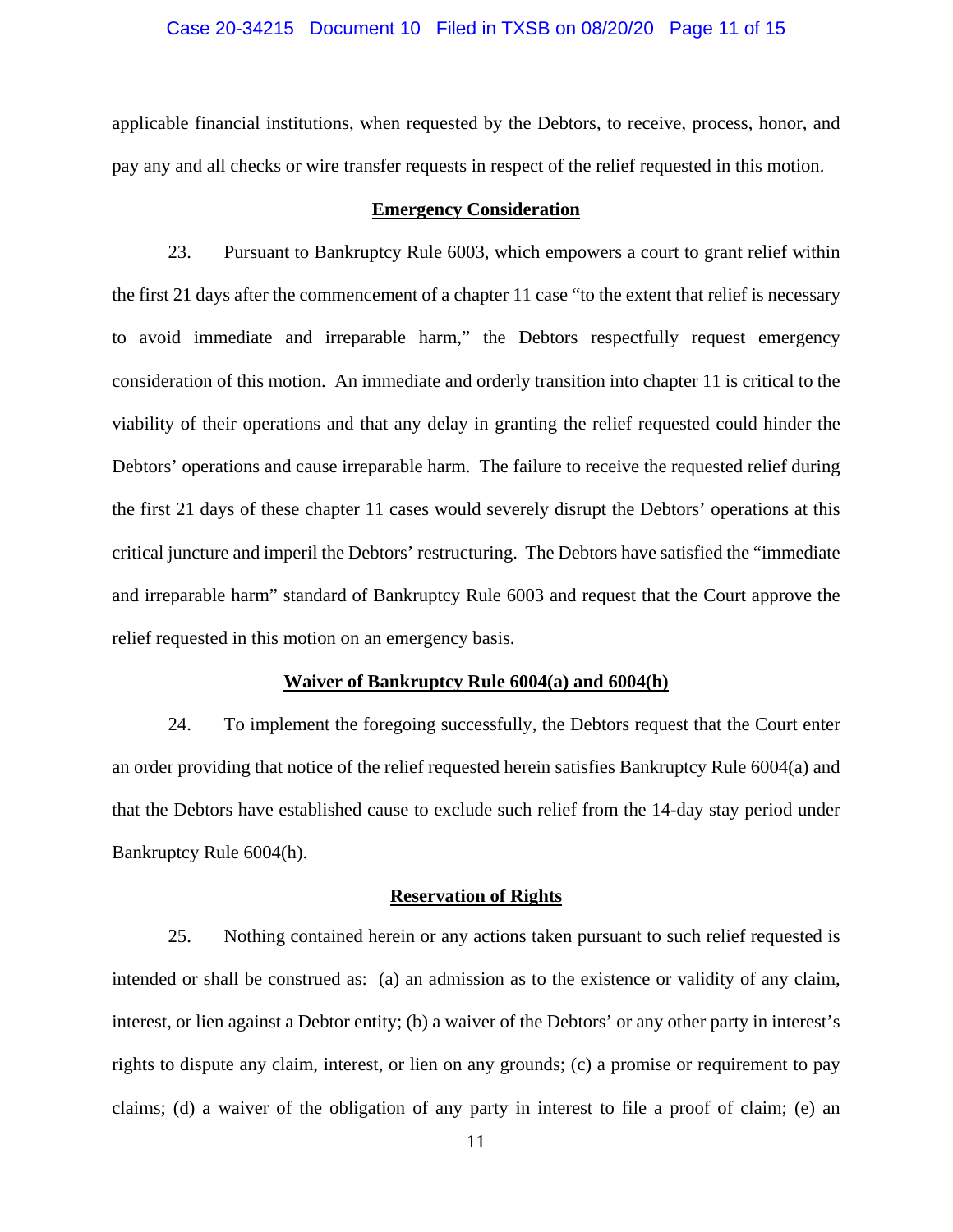#### Case 20-34215 Document 10 Filed in TXSB on 08/20/20 Page 12 of 15

implication or admission that any particular claim, interest, or lien is of a type specified or defined in this motion or any order granting the relief requested by this motion or a finding that any particular claim is an administrative expense claim or other priority claim; (f) a request or authorization to assume, adopt, or reject any agreement, contract, or lease pursuant to section 365 of the Bankruptcy Code; (g) a waiver or limitation of the Debtors' or any other party in interest's rights under the Bankruptcy Code or any other applicable law; or (h) a concession by the Debtors that any liens (contractual, common law, statutory, or otherwise) that may be satisfied pursuant to the relief requested in this motion are valid (and the rights of all parties in interest are expressly reserved to contest the extent, validity, or perfection or seek avoidance of all such liens). If the Court grants the relief sought herein, any payment made pursuant to the Court's order is not intended and should not be construed as an admission as to the validity of any particular claim or a waiver of the Debtors' or any other party in interest's rights to subsequently dispute such claim.

#### **Notice**

26. The Debtors will provide notice of this motion to the following parties or their respective counsel: (a) the U.S. Trustee for the Southern District of Texas (the "U.S. Trustee"); (b) the holders of the 20 largest unsecured claims against the Debtors (on a consolidated basis); (c) the administrative agent under the Debtors' prepetition reserve-based credit facility and counsel thereto; (d) the administrative agent under the Debtors' prepetition term loan and counsel thereto; (e) counsel to the ad hoc group of term loan lenders; (f) San Juan Offshore, LLC; (g) the Utility Providers; (h) the United States Attorney's Office for the Southern District of Texas; (i) the Internal Revenue Service; (j) the United States Securities and Exchange Commission; (k) the United States Environmental Protection Agency and similar state environmental agencies for states in which the Debtors conduct business; (l) the United States Department of the Interior Bureau of Ocean Energy Management; (m) the United States Department of the Interior Bureau of Safety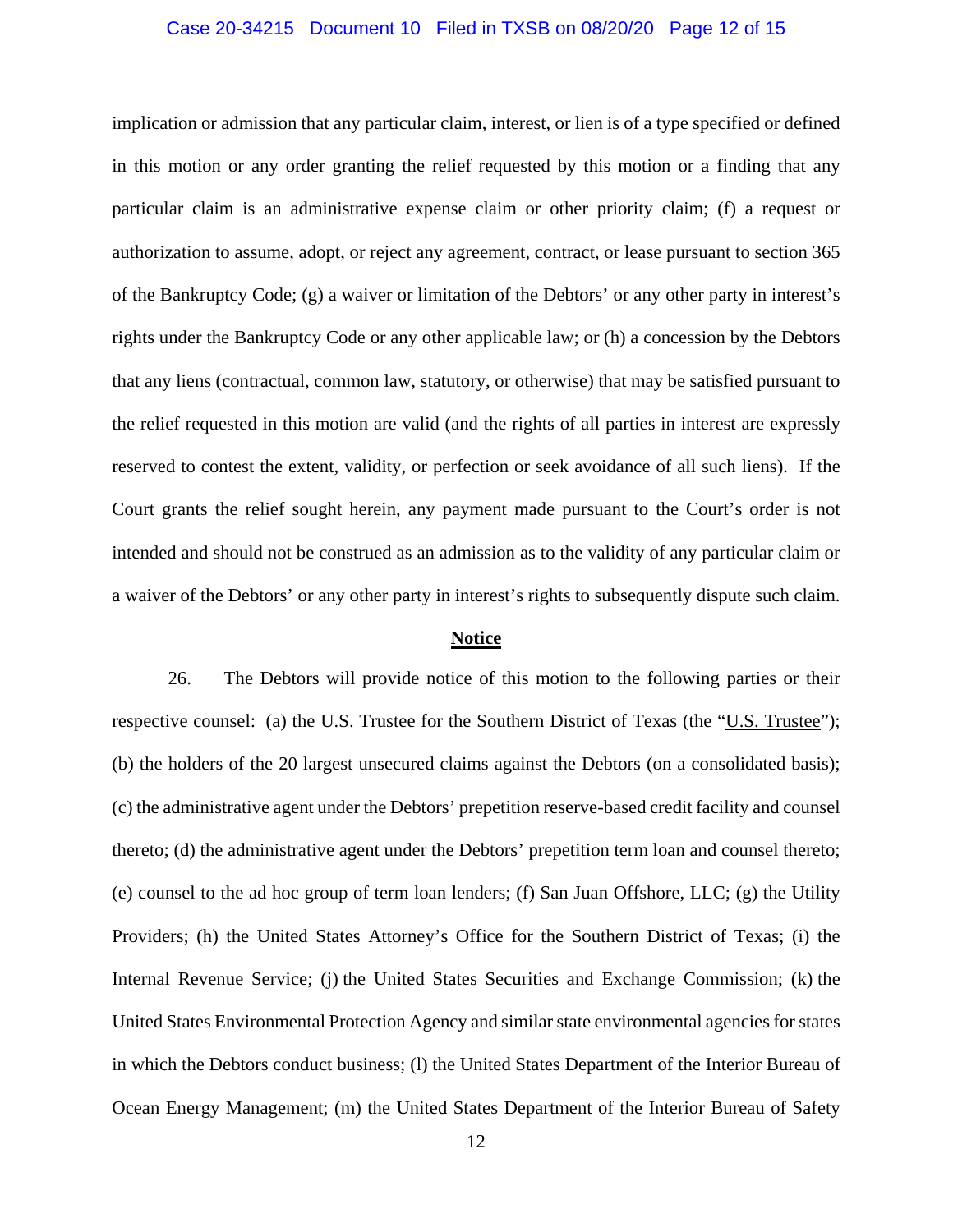## Case 20-34215 Document 10 Filed in TXSB on 08/20/20 Page 13 of 15

and Environmental Enforcement; (n) the United States Department of Transportation; (o) the state attorneys general for states in which the Debtors conduct business; and (p) any party that has requested notice pursuant to Bankruptcy Rule 2002. In light of the nature of the relief requested, no other or further notice need be given.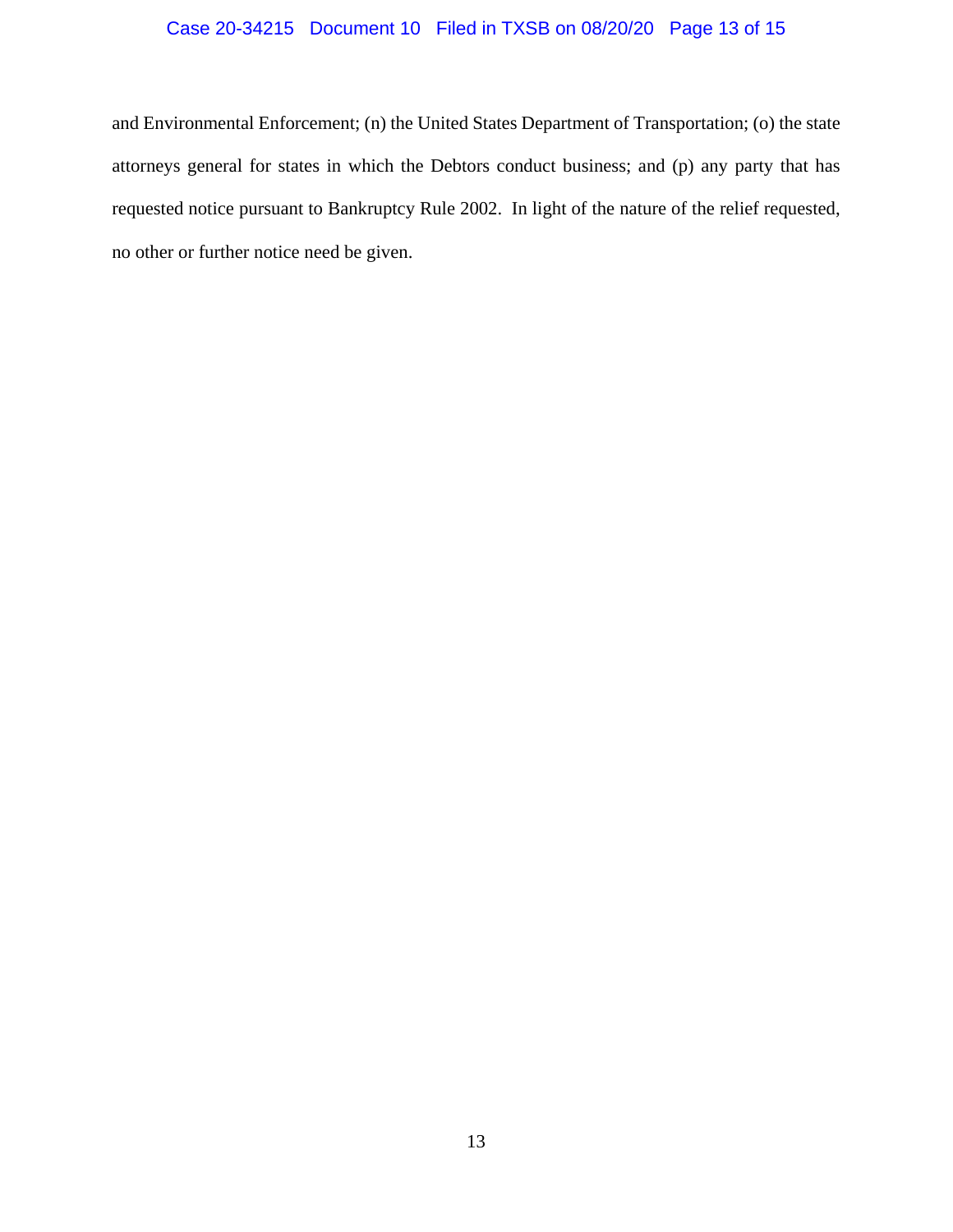The Debtors request that the Court enter an order, granting the relief requested in this

motion and granting such other and further relief as is appropriate under the circumstances.

Houston, Texas August 20, 2020

Respectfully Submitted,

*/s/ Brian Schartz, P.C.*  **KIRKLAND & ELLIS LLP KIRKLAND & ELLIS INTERNATIONAL LLP** Brian Schartz, P.C. (TX Bar No. 24099361) 609 Main Street Houston, Texas 77002 Telephone: (713) 836-3600 Facsimile: (713) 836-3601<br>Email: brian.schartz@k brian.schartz@kirkland.com

-and-

 Gregory F. Pesce (*pro hac vice* admission pending) 300 North LaSalle Street Chicago, Illinois 60654 Telephone: (312) 862-2000 Facsimile: (312) 862-2200 Email: gregory.pesce@kirkland.com

 *Proposed Co-Counsel to the Debtors and Debtors in Possession*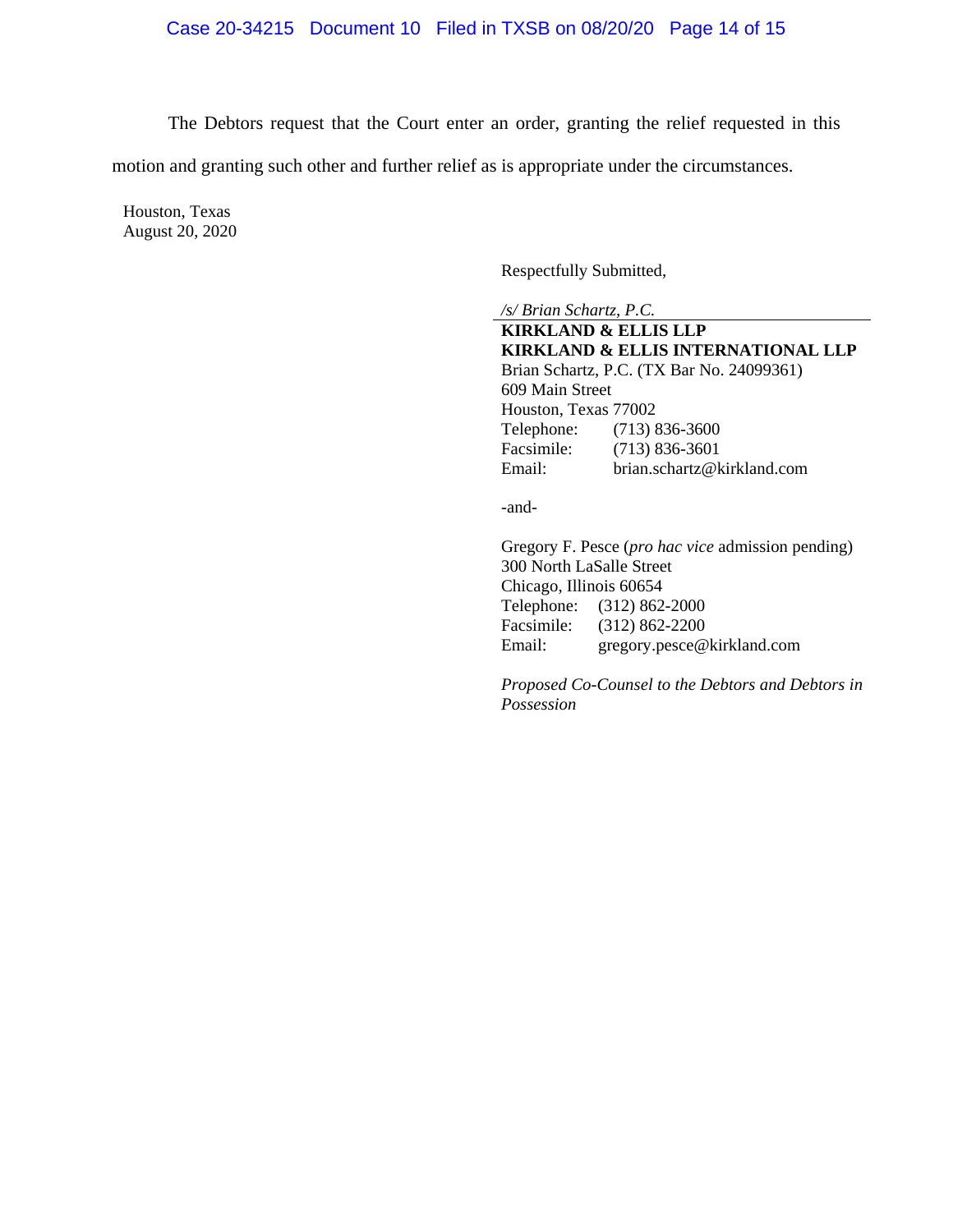## **Certificate of Accuracy**

I certify that the foregoing statements are true and accurate to the best of my knowledge. This statement is being made pursuant to Local Rule 9013-1(i).

> */s/ Brian Schartz, P.C.*  Brian Schartz, P.C.

# **Certificate of Service**

 I certify that on August 20, 2020, I caused a copy of the foregoing document to be served by the Electronic Case Filing System for the United States Bankruptcy Court for the Southern District of Texas.

*/s/ Brian Schartz, P.C.* 

Brian Schartz, P.C.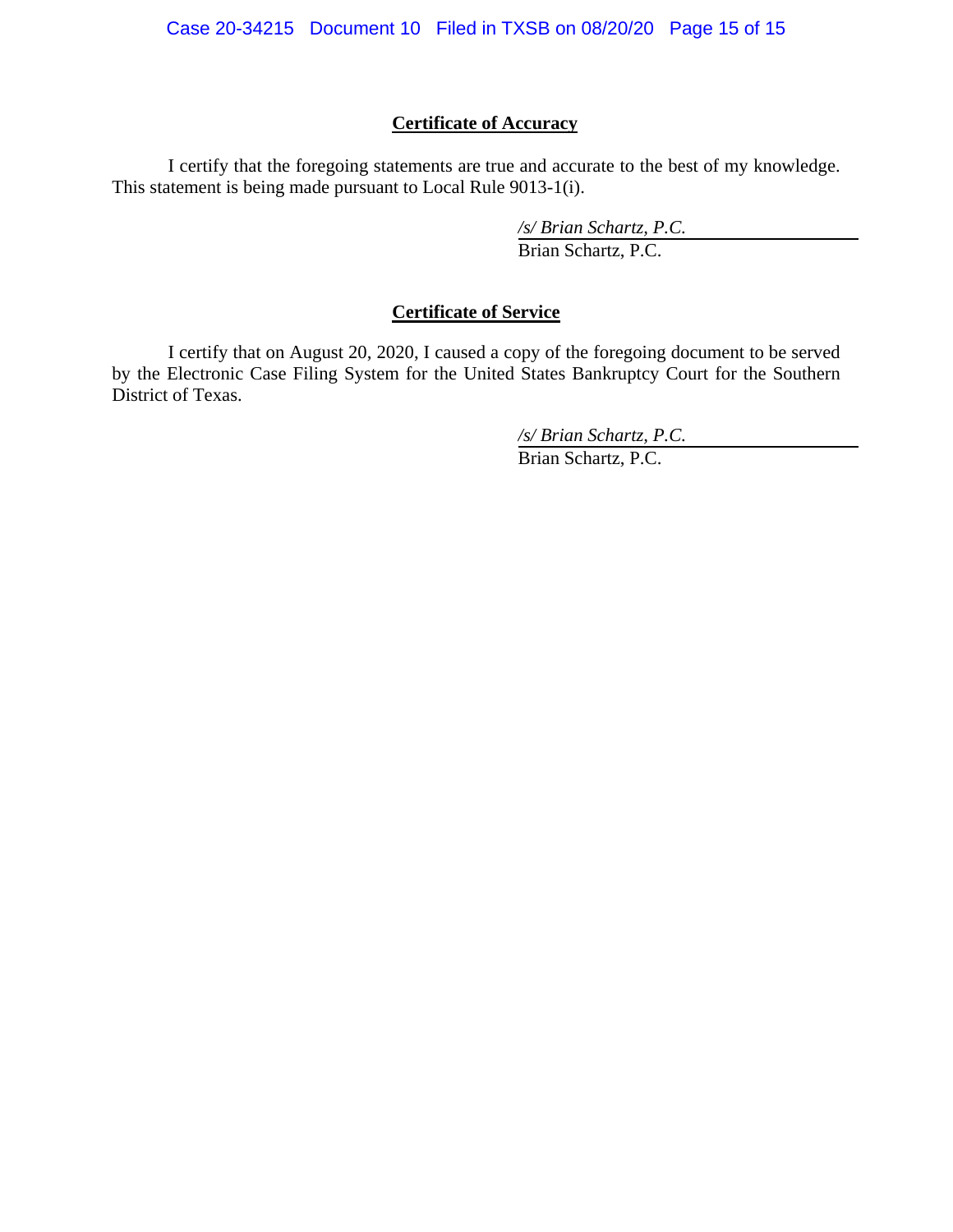## **IN THE UNITED STATES BANKRUPTCY COURT FOR THE SOUTHERN DISTRICT OF TEXAS HOUSTON DIVISION**

 $\overline{a}$ 

ARENA ENERGY, LP, *et al.*,

In re: (a) Chapter 11

Case No. 20-34215 (MI)

) (Joint Administration Requested)

Debtors.

 $)$ 

 $)$ 

 $)$ 

) **Re: Docket No. \_\_**

## **ORDER (I) APPROVING THE DEBTORS' PROPOSED ADEQUATE ASSURANCE OF PAYMENT FOR FUTURE UTILITY SERVICES, (II) PROHIBITING UTILITY PROVIDERS FROM ALTERING, REFUSING, OR DISCONTINUING SERVICES, (III) APPROVING THE DEBTORS' PROPOSED PROCEDURES FOR RESOLVING ADDITIONAL ASSURANCE REQUESTS, AND (IV) GRANTING RELATED RELIEF**

Upon the motion (the "Motion")<sup>2</sup> of the above-captioned debtors and debtors in possession (collectively, the "Debtors") for entry of an order (this "Order"): (a) approving the Proposed Adequate Assurance of payment for future utility services; (b) prohibiting Utility Providers from altering, refusing, or discontinuing services; (c) approving the Adequate Assurance Procedures for resolving Additional Assurance Requests; and (d) granting related relief; all as more fully set forth in the Motion; and upon the First Day Declarations; and this Court having jurisdiction over this matter pursuant to 28 U.S.C. § 1334; and this Court having found that this is a core proceeding pursuant to 28 U.S.C. § 157(b); and that this Court may enter a final order consistent with Article III of the United States Constitution; and this Court having found that venue of this proceeding and the Motion in this district is proper pursuant to 28 U.S.C. §§ 1408 and 1409; and this Court

<sup>&</sup>lt;sup>1</sup> The debtors in these chapter 11 cases, along with the last four digits of each debtor's federal tax identification number, are: Arena Energy, LP (1436); Arena Energy 2020 GP, LLC (N/A); Arena Energy GP, LLC (7454); Arena Exploration, LLC (1947); Sagamore Hill Holdings, LP (8266); and Valiant Energy, L.L.C. (7184). The location of the debtors' service address is: 2103 Research Forest Drive, Suite 400, The Woodlands, Texas 77380.

<sup>&</sup>lt;sup>2</sup> Capitalized terms used but not otherwise defined herein have the meanings ascribed to them in the Motion.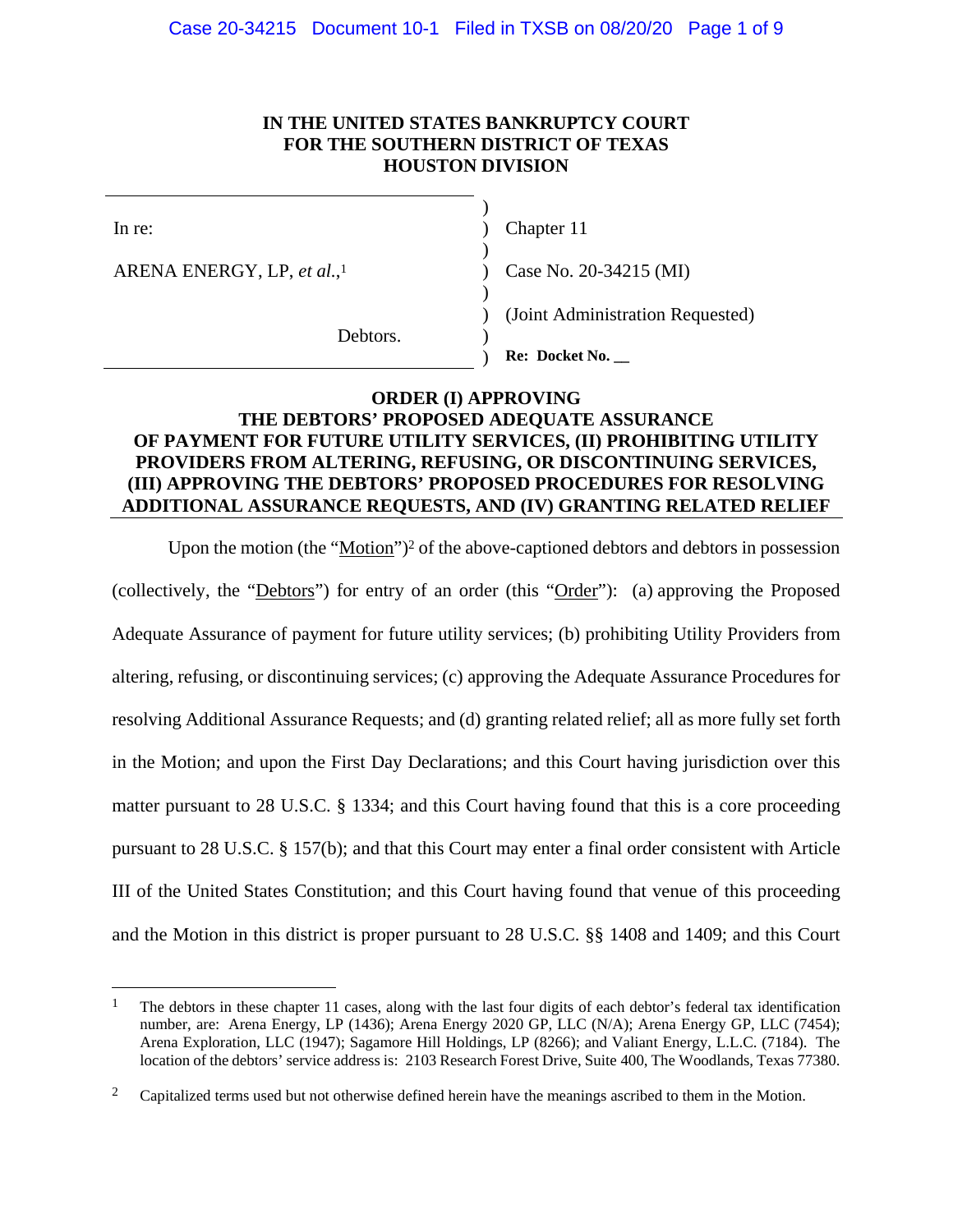#### Case 20-34215 Document 10-1 Filed in TXSB on 08/20/20 Page 2 of 9

having found that the relief requested in the Motion is in the best interests of the Debtors' estates, their creditors, and other parties in interest; and this Court having found that the Debtors' notice of the Motion and opportunity for a hearing on the Motion were appropriate under the circumstances and no other notice need be provided; and this Court having reviewed the Motion and having heard the statements in support of the relief requested therein at a hearing before this Court (the "Hearing"); and this Court having determined that the legal and factual bases set forth in the Motion and at the Hearing establish just cause for the relief granted herein; and upon all of the proceedings had before this Court; and after due deliberation and sufficient cause appearing therefor, it is HEREBY ORDERED THAT:

1. The Debtors shall cause a copy of the Motion and this Order to be served on each Utility Provider listed on the Utility Services List no later than two business days after the date this Order is entered.

2. The Debtors are authorized to cause the Adequate Assurance Deposit to be held in a segregated account during the pendency of these chapter 11 cases.

3. The Adequate Assurance Deposit, together with the Debtors' ability to pay for future utility services in the ordinary course of business subject to the Adequate Assurance Procedures, shall constitute adequate assurance of future payment as required by section 366 of the Bankruptcy Code.

4. Each Utility Provider shall be entitled to the funds in the Adequate Assurance Account in the amount set forth for such Utility Provider in the column labeled "Proposed Adequate Assurance" on the Utility Services List attached hereto as **Exhibit 1**, and as may be amended or modified in accordance with this Order.

5. If an amount relating to Utility Services provided postpetition by a Utility Provider

2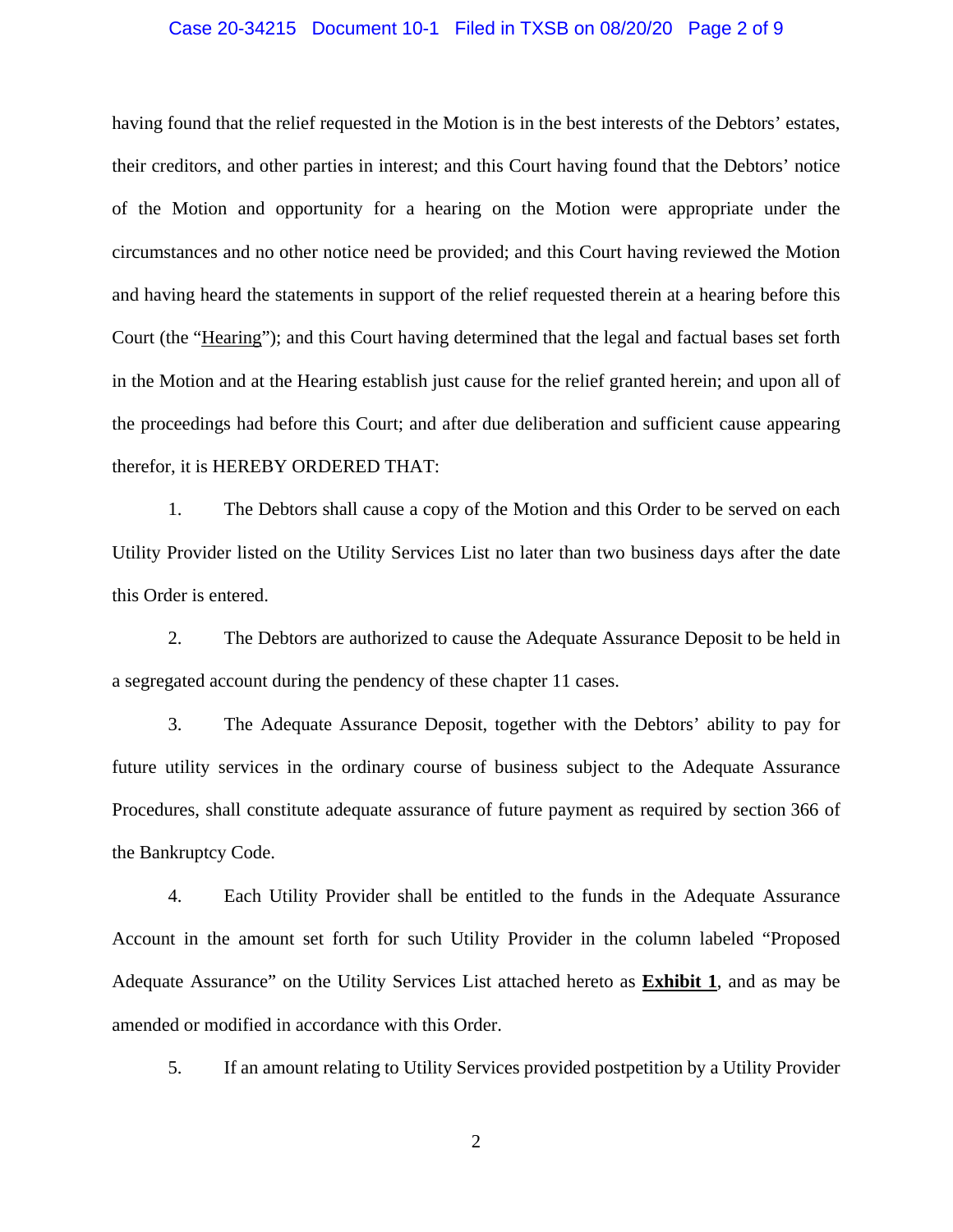#### Case 20-34215 Document 10-1 Filed in TXSB on 08/20/20 Page 3 of 9

is unpaid, and remains unpaid beyond any applicable grace period, such Utility Provider may request a disbursement from the Adequate Assurance Account by giving notice to: (a) the Debtors, 2103 Research Forest Drive, Suite 400, The Woodlands, Texas 77380, Attn: Ed Menger, Interim General Counsel; (b) proposed co-counsel to the Debtors, Kirkland & Ellis LLP, 300 North LaSalle Street, Chicago, Illinois 60654, Attn: Gregory F. Pesce, and Kirkland & Ellis LLP, 601 Lexington Avenue, New York, New York 10022, Attn: Brian Schartz, P.C., Neil E. Herman, and Maya Ben Meir; (c) the U.S. Trustee for the Southern District of Texas, 515 Rusk Street, Suite 3516, Houston, Texas 77002; (d) counsel to San Juan Offshore, LLC, Davis Polk & Wardwell LLP, 450 Lexington Avenue, New York, New York 10017, Attn: Stephanie Massman; and (e) counsel to any statutory committee appointed in these cases (collectively, the "Notice Parties"). The Debtors shall honor such request within five business days after the date the request is received by the Debtors, subject to the ability of the Debtors and any such requesting Utility Provider to resolve any dispute regarding such request without further order of the Court. To the extent a Utility Provider receives a disbursement from the Adequate Assurance Account, the Debtors shall replenish the Adequate Assurance Account in the amount disbursed.

6. The portion of the Adequate Assurance Deposit attributable to each Utility Provider shall be returned to the Debtors on the earlier of: (a) reconciliation and payment by the Debtors of the Utility Provider's final invoice in accordance with applicable nonbankruptcy law following the Debtors' termination of Utility Services from such Utility Provider; and (b) the effective date of any chapter 11 plan confirmed in these chapter 11 cases.

3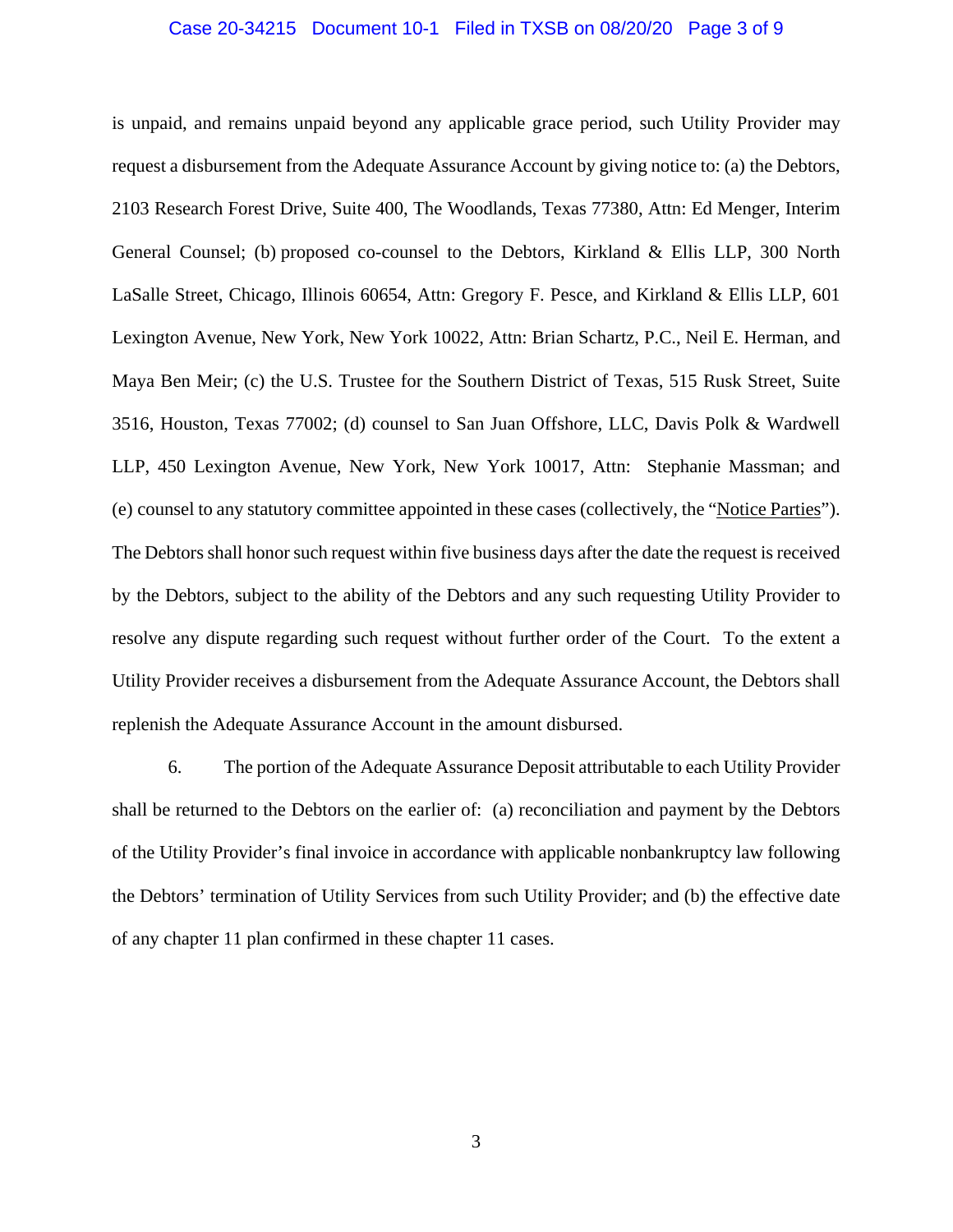- 7. The following "Adequate Assurance Procedures" are hereby approved:
	- a. Any Utility Provider desiring additional assurances of payment in the form of deposits, prepayments, or otherwise must serve a request for additional assurance (an "Additional Assurance Request") on the Notice Parties. An Additional Assurance Request may be made at any time.
	- b. Any Additional Assurance Request must (i) be in writing, (ii) identify the location for which the Utility Services are provided, (iii) summarize the Debtors' payment history relevant to the affected account(s), including any security deposits, and (iv) explain why the Utility Provider believes the Proposed Adequate Assurance is not sufficient adequate assurance of future payment.
	- c. Upon the Debtors' receipt of any Additional Assurance Request, the Debtors shall promptly negotiate with such Utility Provider to resolve such Utility Provider's Additional Assurance Request.
	- d. The Debtors may, without further order from the Court, resolve any Additional Assurance Request by mutual agreement with a Utility Provider, and the Debtors may, in connection with any such agreement, provide a Utility Provider with additional adequate assurance of payment, including, but not limited to, cash deposits, prepayments, or other forms of security if the Debtors believe that such adequate assurance is reasonable; *provided, however*, that the Debtors shall maintain a summary record of such agreements and their respective terms, and such summary record and the agreements themselves shall be available to counsel to any official committee appointed in these cases, San Juan Offshore, LLC, and the U.S. Trustee upon request.
	- e. If the Debtors and the Utility Provider are not able to reach an alternative resolution within 14 days of receipt of the Additional Assurance Request, the Debtors will request a hearing before the Court at the next regularly scheduled omnibus hearing to determine the adequacy of assurances of payment with respect to a particular Utility Provider (the "Determination Hearing") pursuant to section  $366(c)(3)$  of the Bankruptcy Code. Pending resolution of any such Determination Hearing, the Utility Provider filing such Additional Assurance Request shall be prohibited from altering, refusing, or discontinuing Utility Services to the Debtors on account of unpaid charges for prepetition services or on account of any objections to the Proposed Adequate Assurance.
- 8. The Utility Providers are prohibited from requiring additional adequate assurance

of payment other than pursuant to the Adequate Assurance Procedures.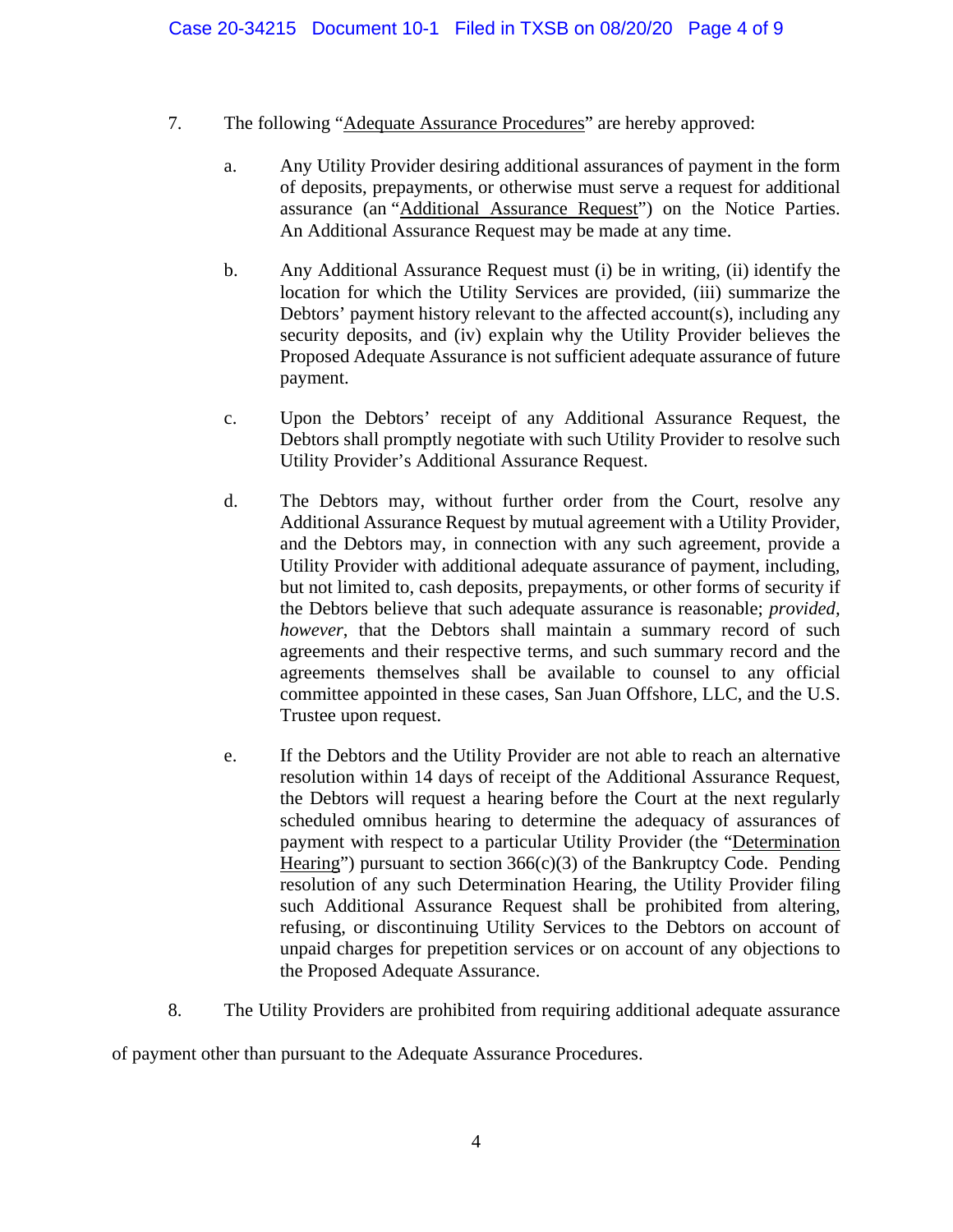#### Case 20-34215 Document 10-1 Filed in TXSB on 08/20/20 Page 5 of 9

9. Unless and until a Utility Provider files an objection or serves an Additional Assurance Request, such Utility Provider shall be: (a) deemed to have received adequate assurance of payment "satisfactory" to such Utility Provider in compliance with section 366 of the Bankruptcy Code; and (b) forbidden from (i) discontinuing, altering, or refusing services to, or discriminating against, the Debtors on account of any unpaid prepetition charges, the commencement of these chapter 11 cases, or any perceived inadequacy of the Proposed Adequate Assurance, and (ii) requiring additional assurance of payment other than the Proposed Adequate Assurance.

10. The Debtors are authorized, following the giving of two weeks' notice to the affected Utility Provider, and the Debtors having received no objection from any such Utility Provider, to add or remove any Utility Provider from the Utility Services List. With respect to a removal from the Utility Service List, the Debtors are authorized to subtract from the Adequate Assurance Deposit an amount equal to the amount indicated with regard to such removed entity on the Utility Service List. With respect to an addition to the Utility Service List, the Debtors shall allocate an amount equal to approximately one half of the Debtors' average monthly cost over the last 12 months to the Adequate Assurance Deposit for each subsequently added Utility Provider as soon as practicable. If an objection is received, the Debtors shall request a hearing before this Court at the next omnibus hearing date, or such other date that the Debtors and the Utility Provider may agree. The Debtors shall not deduct from the Adequate Assurance Deposit the amount set aside for any Utility Provider that the Debtors seek to terminate or delete from the Utility Service List unless and until the two week notice period has passed and the Debtors have not received any objection to termination or deletion of such Utility Provider from the Utility Service List, or until any such objection has been resolved consensually or by order of this Court. For Utility Providers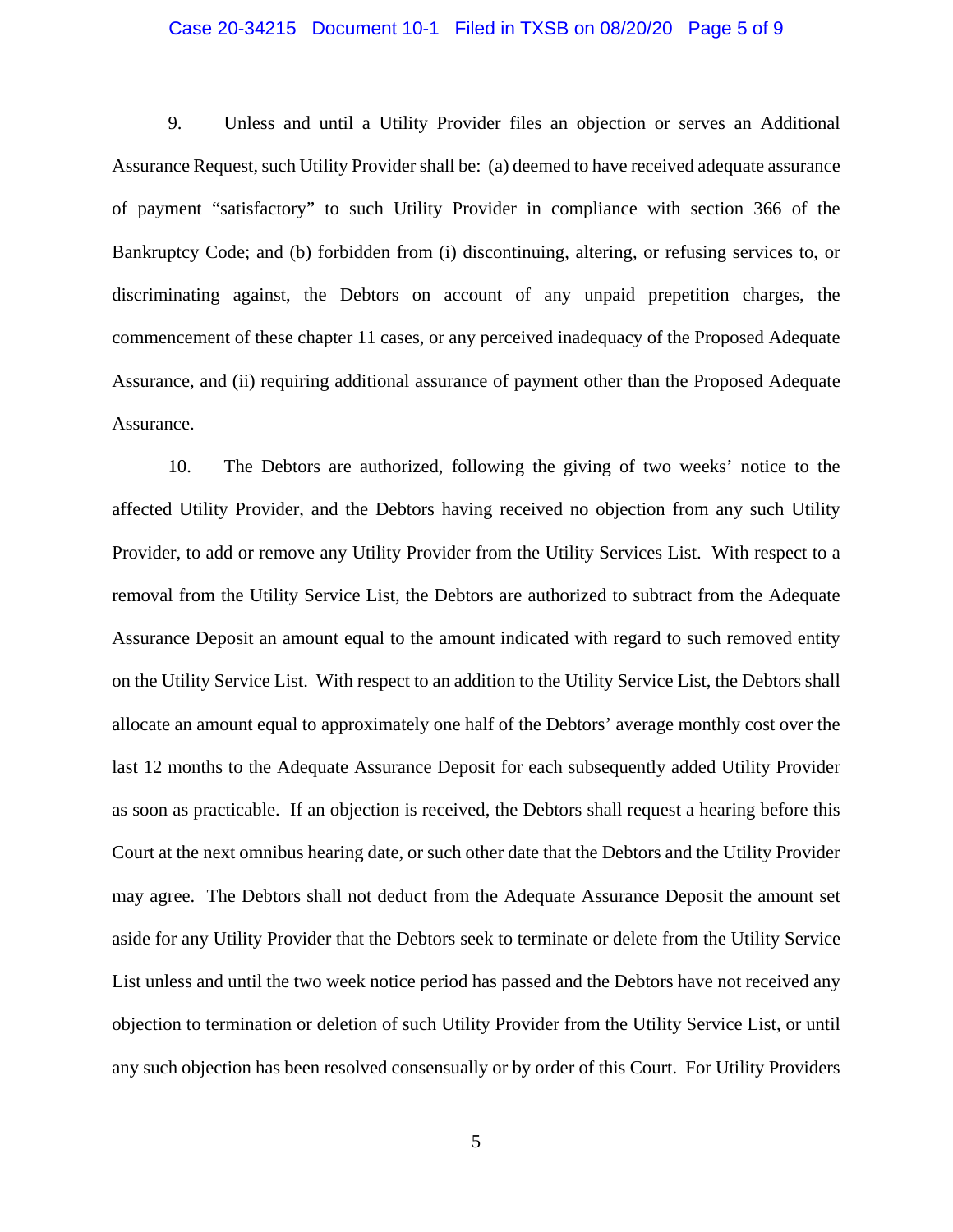#### Case 20-34215 Document 10-1 Filed in TXSB on 08/20/20 Page 6 of 9

that are added to the Utility Service List, the Debtors will cause of copy of this Order, including the Adequate Assurance Procedures, to be served on such subsequently added Utility Provider, within two business days. Any Utility Provider subsequently added to the Utility Service List shall be bound by the Adequate Assurance Procedures.

11. The Adequate Protection Procedures set forth herein are for all Utility Providers providing Utility Services to the Debtors and are not limited to those parties or entities listed on the Utility Services List.

12. Notwithstanding the relief granted herein and any actions taken pursuant to such relief, nothing in this Order shall be deemed: (a) an admission as to the existence or validity of any claim, interest, or lien against a Debtor entity; (b) a waiver of the Debtors' or any other party in interest's rights to dispute any claim, interest, or lien on any grounds; (c) a promise or requirement to pay claims; (d) a waiver of the obligation of any party in interest to file a proof of claim; (e) an implication or admission that any particular claim, interest, or lien is of a type specified or defined in the Motion or any order granting the relief requested by the Motion or a finding that any particular claim is an administrative expense claim or other priority claim; (f) a request or authorization to assume, adopt, or reject any agreement, contract, or lease pursuant to section 365 of the Bankruptcy Code; (g) a waiver or limitation of the Debtors' or any other party in interest's rights under the Bankruptcy Code or any other applicable law; or (h) a concession by the Debtors that any liens (contractual, common law, statutory, or otherwise) that may be satisfied pursuant to the relief requested in the Motion are valid (and the rights of all parties in interest are expressly reserved to contest the extent, validity, or perfection or seek avoidance of all such liens).

13. The banks and financial institutions on which checks were drawn or electronic payment requests made in payment of the prepetition obligations approved herein are authorized

6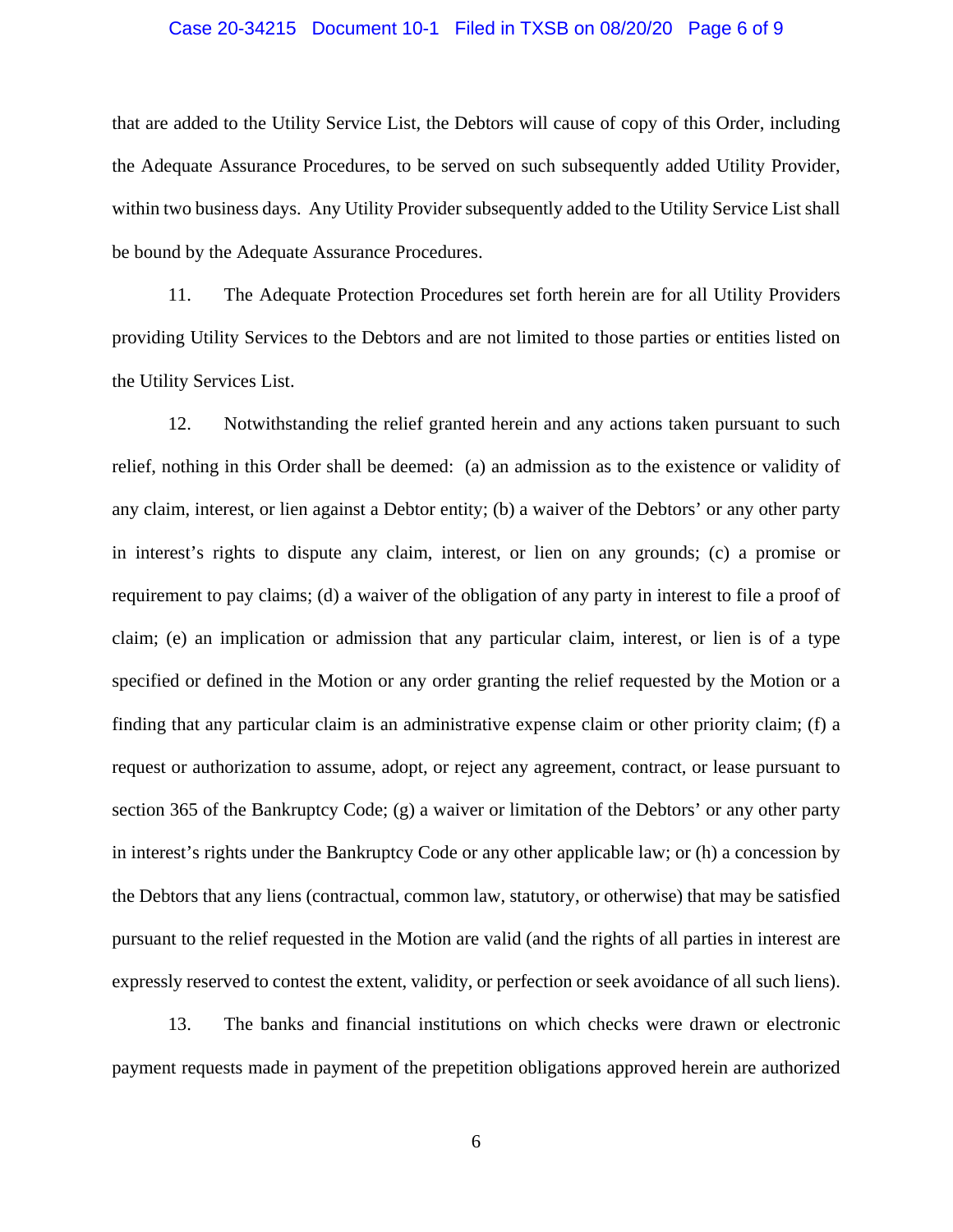#### Case 20-34215 Document 10-1 Filed in TXSB on 08/20/20 Page 7 of 9

to receive, process, honor, and pay all such checks and electronic payment requests when presented for payment, and all such banks and financial institutions are authorized to rely on the Debtors' designation of any particular check or electronic payment request as approved by this Order.

14. The Debtors are authorized to issue postpetition checks, or to effect postpetition fund transfer requests, in replacement of any checks or fund transfer requests that are dishonored as a consequence of these chapter 11 cases with respect to prepetition amounts owed in connection with the relief granted herein.

15. Notwithstanding anything to the contrary herein, all disbursements made hereunder shall be subject to the requirements imposed on the Debtors under the cash collateral order (whether interim or final, the "Cash Collateral Order") and the Budget (as defined therein) as approved from time to time in accordance with the terms thereof. In the event of any inconsistency between the terms of this Order and the Cash Collateral Order or the Budget, the terms of the Cash Collateral Order and the Budget shall govern. For the avoidance of doubt, the Debtors are not authorized to make any payments pursuant to this Order to, or on behalf of, a non-debtor affiliate except as permitted by the Budget.

16. Notice of the Motion as provided therein shall be deemed good and sufficient notice of such Motion and the requirements of Bankruptcy Rule 6004(a) and the Bankruptcy Local Rules are satisfied by such notice.

17. The contents of the Motion satisfy the requirements of Bankruptcy Rule 6003(b).

18. Notwithstanding Bankruptcy Rule 6004(h), the terms and conditions of this Order are immediately effective and enforceable upon its entry.

19. The Debtors are authorized to take all actions necessary to effectuate the relief granted in this Order.

7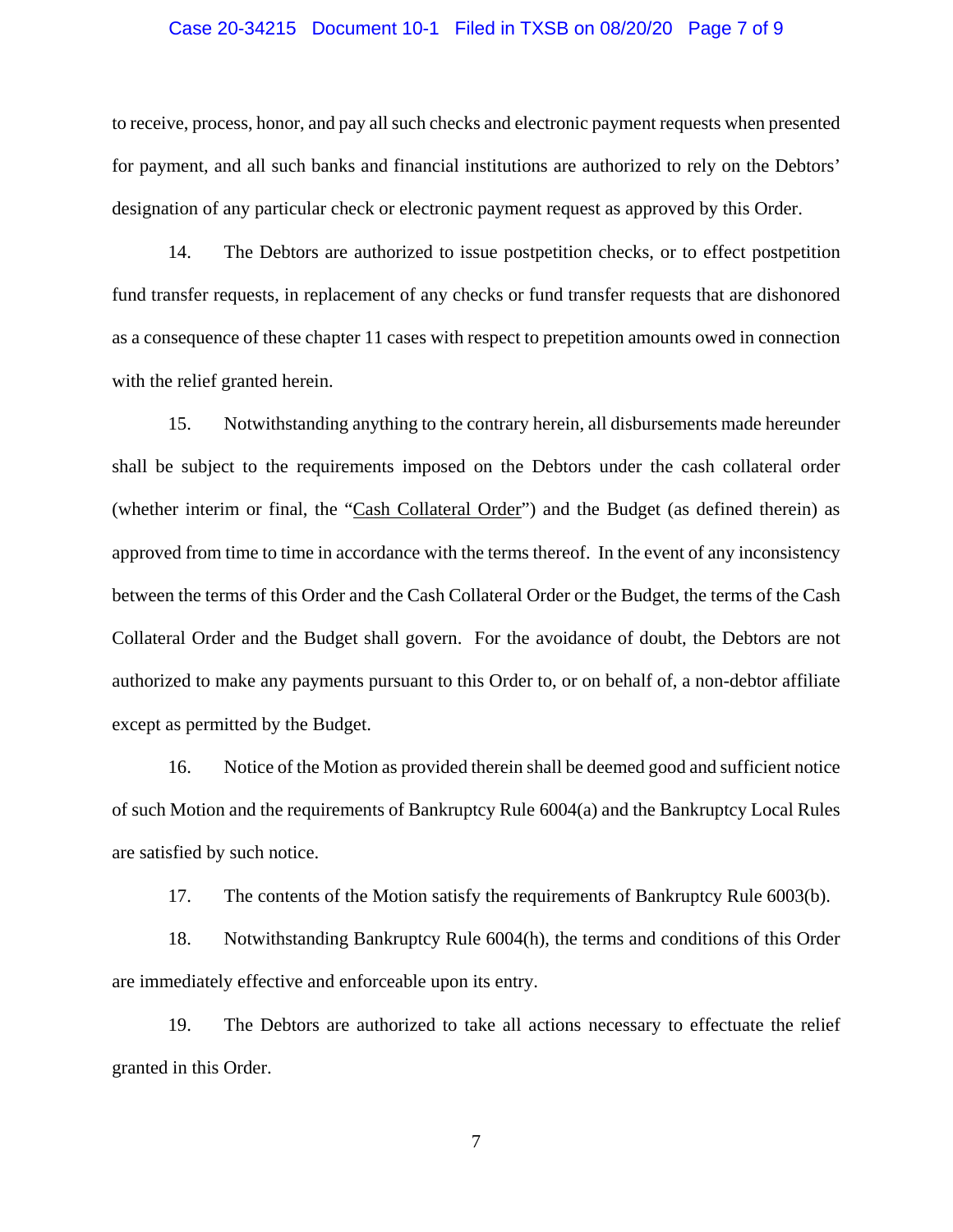## Case 20-34215 Document 10-1 Filed in TXSB on 08/20/20 Page 8 of 9

20. This Court retains exclusive jurisdiction with respect to all matters arising from or

related to the implementation, interpretation, and enforcement of this Order.

Houston, Texas Dated: \_\_\_\_\_, 2020

> MARVIN ISGUR UNITED STATES BANKRUPTCY JUDGE